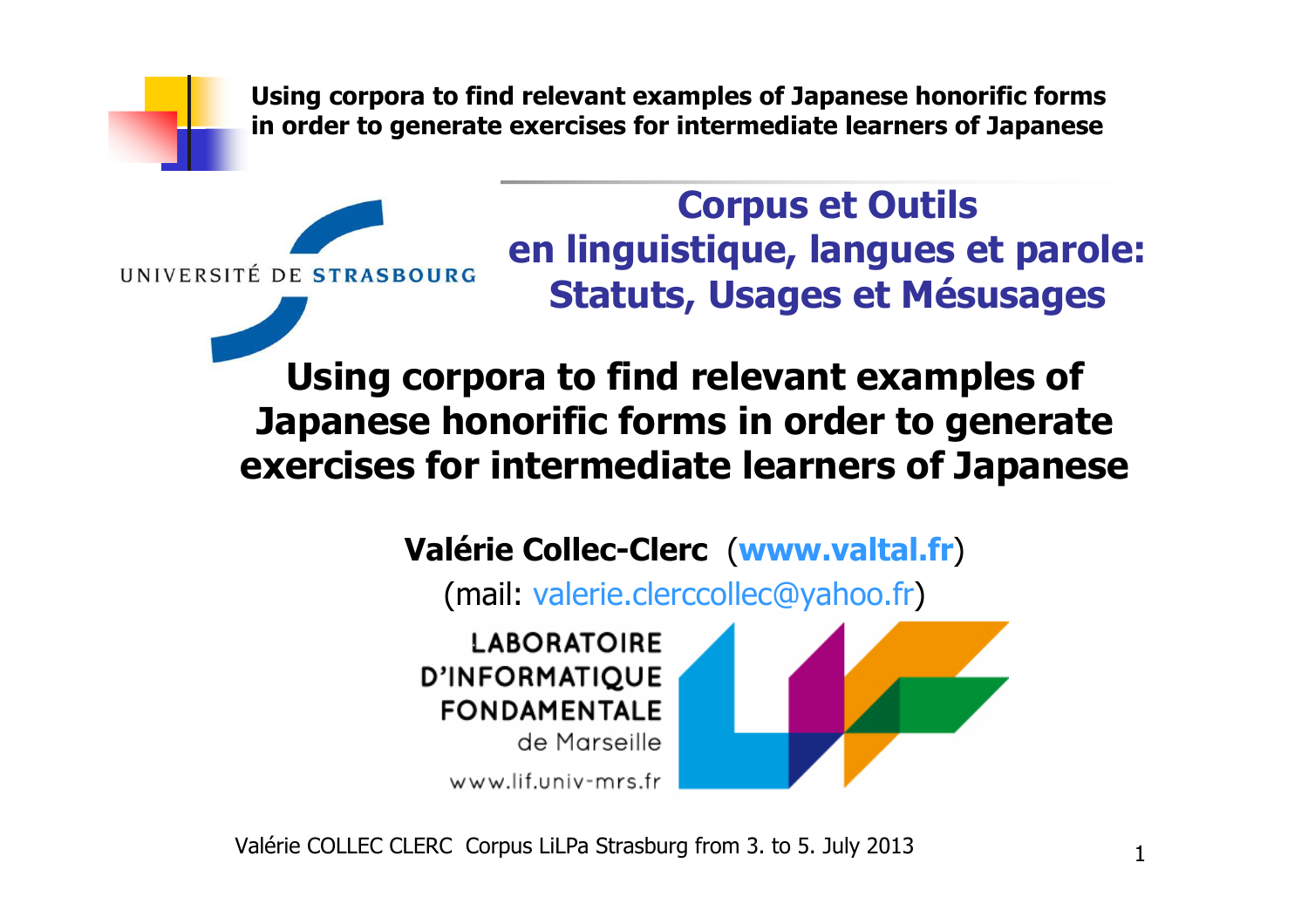- $\mathbb{R}^n$ **Research context**
- $\mathbb{R}^n$ **Notal Ky Marko we need corpus analysis ?**
- $\mathbb{R}^n$ **Corpora and tools**
- $\mathbb{R}^n$ **Adopted methodology for the use of corpora**
- $\mathbb{R}^2$ **Future research perspectives**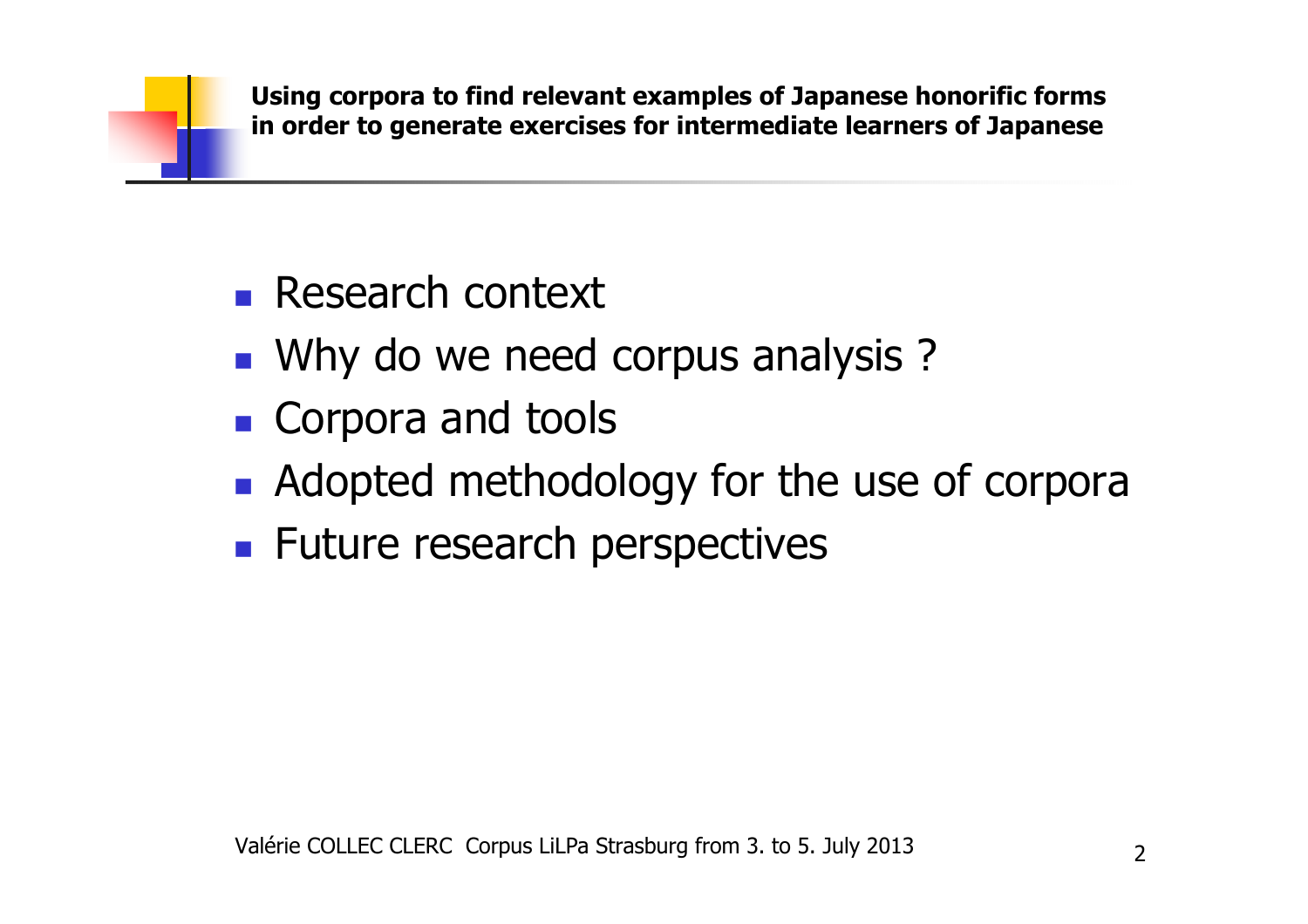- $\mathbb{R}^n$ **Notal Ky Marko we need corpus analysis ?**
- $\mathbb{R}^n$ **Corpora and tools**
- $\mathbb{R}^n$ **Adopted methodology for the use of corpora**
- $\mathbb{R}^2$ **Future research perspectives**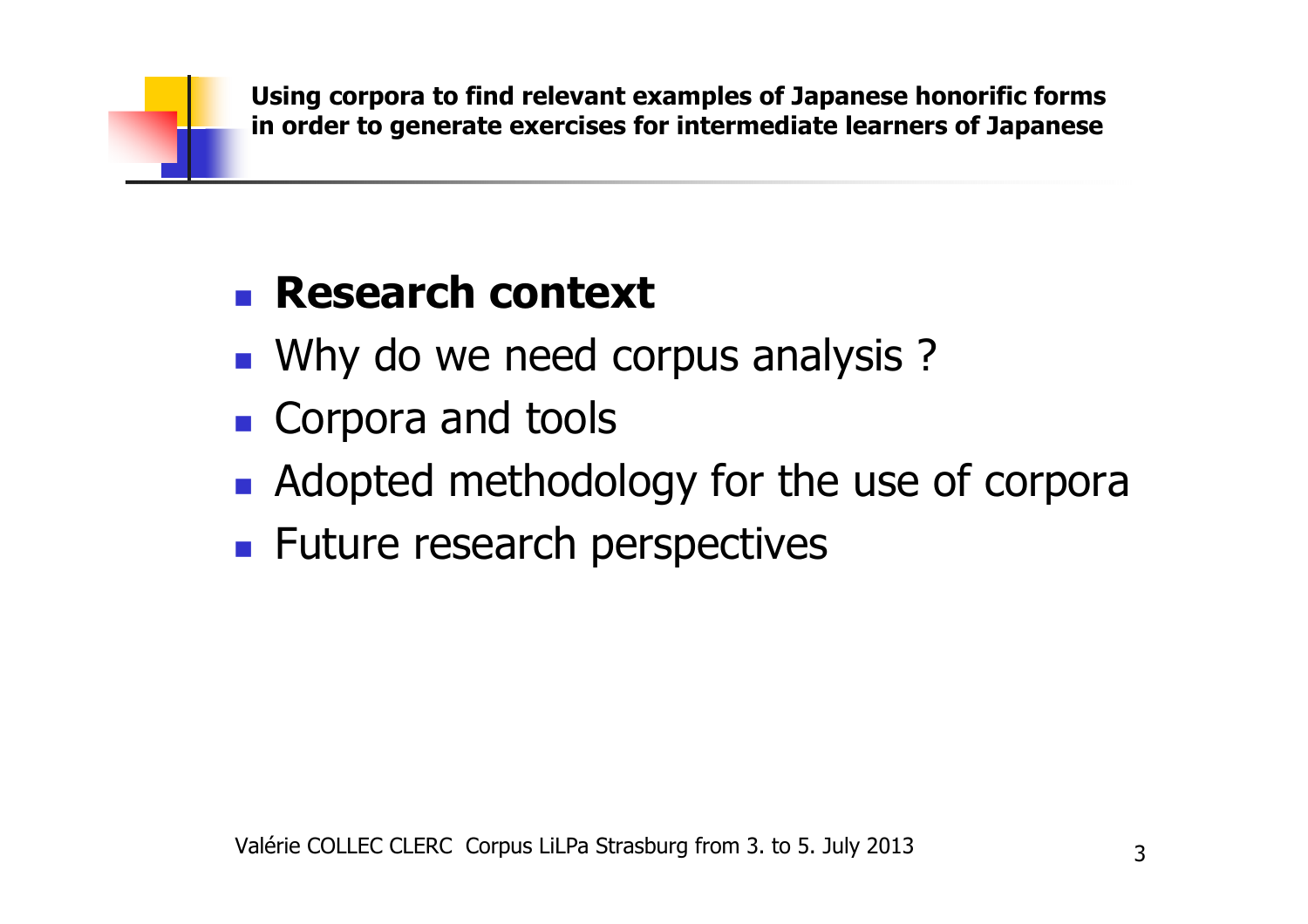- $\mathbb{R}^n$ Goal: Generating sentences and exercises for intermediate learners of Japanese
- H. **Exercistics of Japanese**
- $\mathbb{R}^n$ Japanese politeness language in a bird's eye view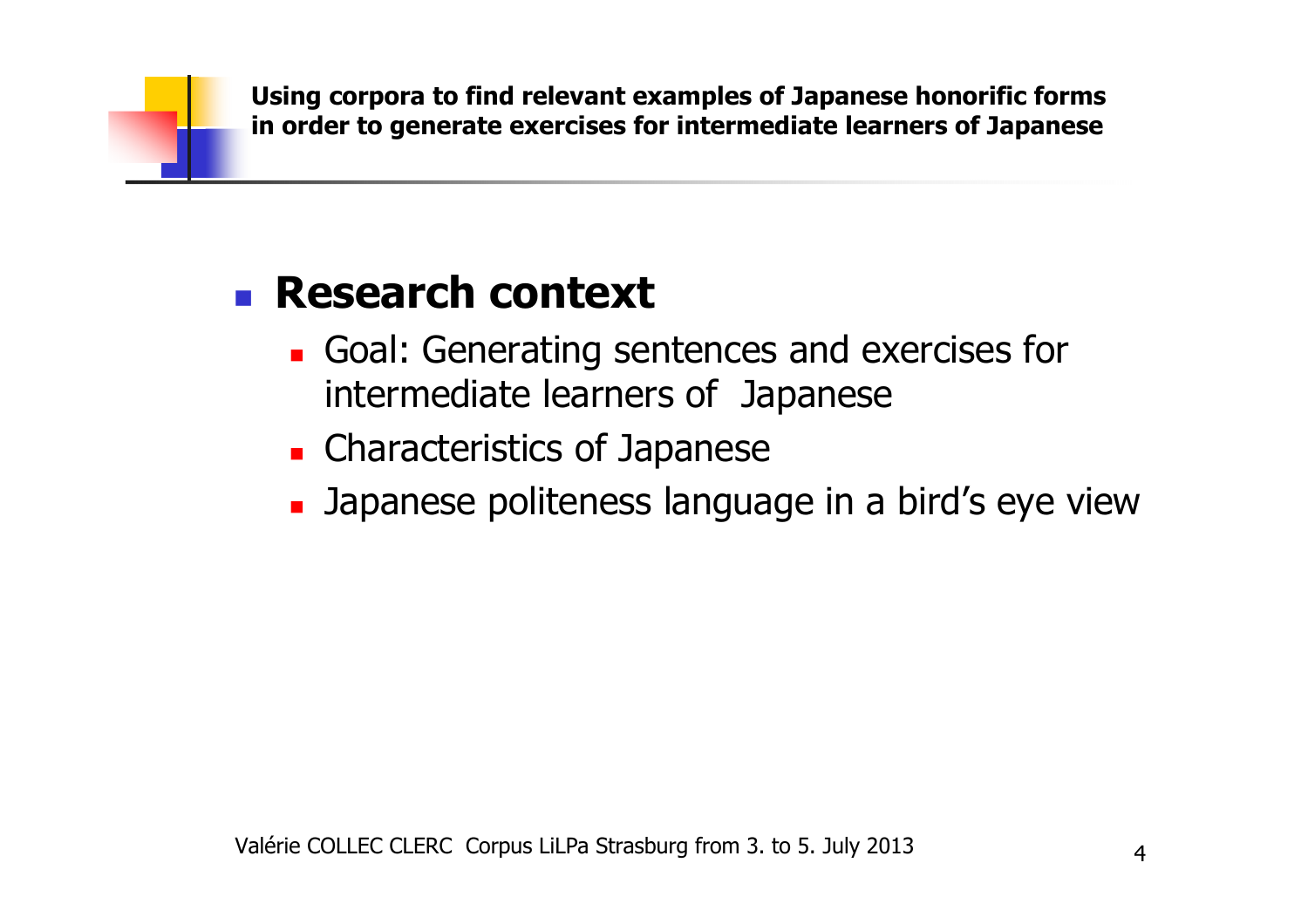- $\mathbb{R}^n$  **Goal: Generating sentences and exercises for intermediate learners of Japanese**
- H. **Exercistics of Japanese**
- $\mathbb{R}^n$ Japanese politeness language in a bird's eye view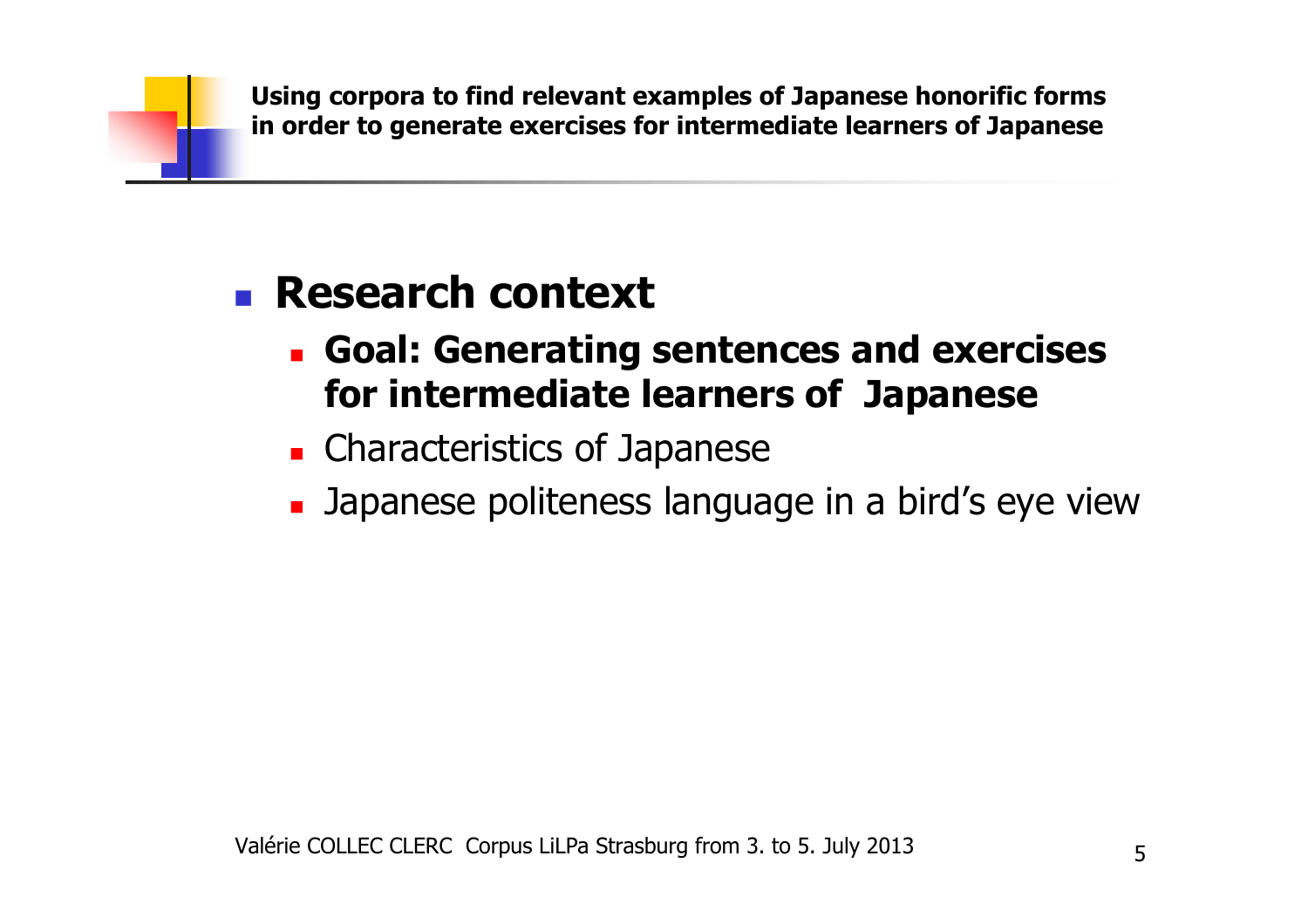### **Research context Goal: Generating sentences and exercises for intermediate learners of Japanese**

- **Learning aids for the Japanese learners through exercises on** sentence structures (like "phrasebook" approach already used for<br>beginners) : Zock M. and Lapalme G. 2010 - A Generic Too beginners) : **Zock M.** and **Lapalme G. 2010 - A Generic Tool for Creating and Using Multilingual Phrasebooks.**
- **Target learners : intermediate level**  $\Leftrightarrow$  **syntactically complex** sentences which rely on semantic and contextual elements (e.g.: Japanese formal politeness language, also called the "honorific" system).
- Identifying and formalising "rules" or standard patterns to<br>generate realistic sentences **It does not only consist of** generate realistic sentences **It does not only consist of syntactic rules but also relies on the semantic/pragmatic constraints of the situation of uttering.**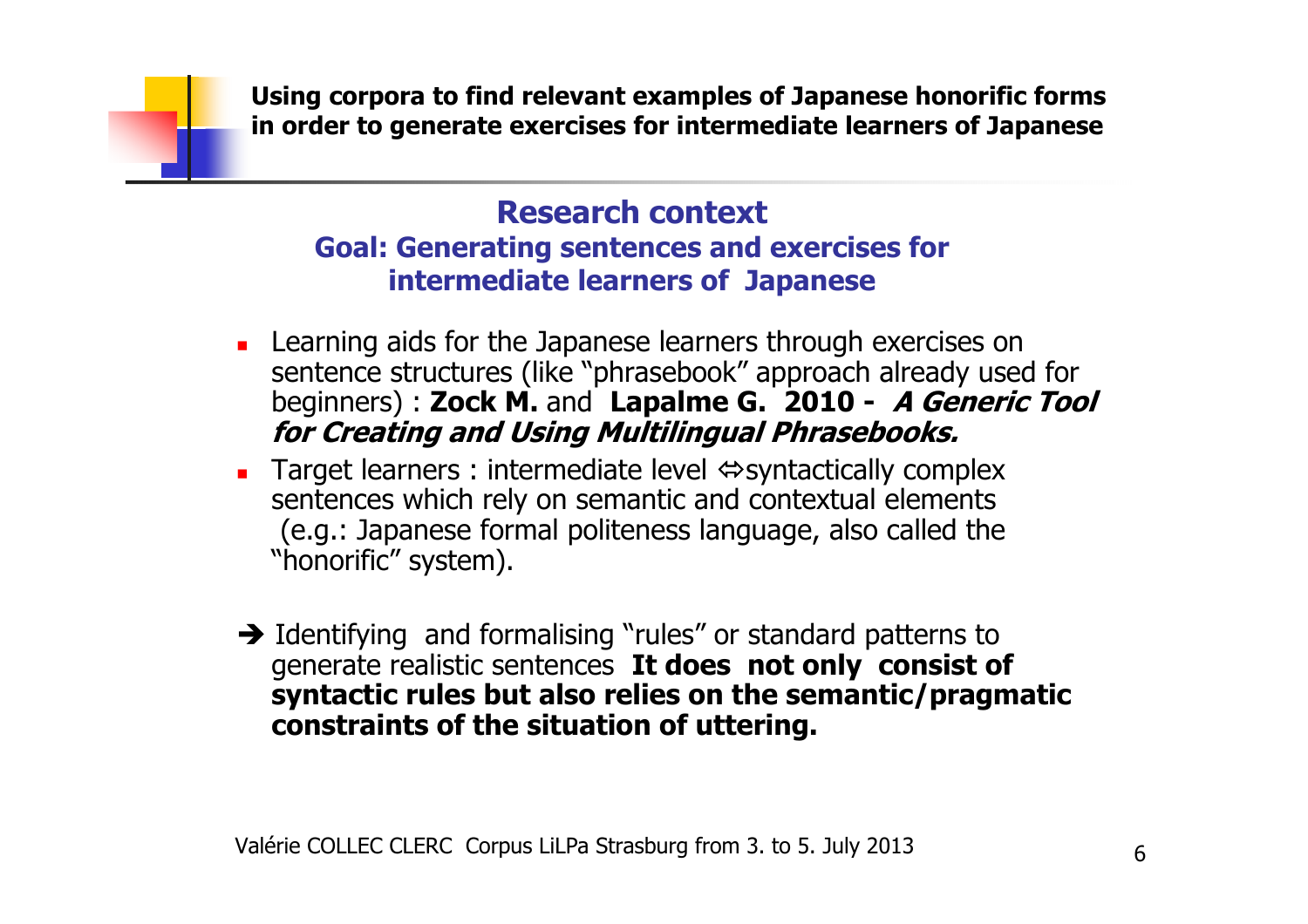#### $\mathbb{R}^n$ **Research context**

 $\mathbb{R}^n$ Goal: Generating sentences and exercises for intermediate learners of Japanese

#### H. **Characteristics of Japanese**

 $\mathbb{R}^n$ Japanese politeness language in a bird's eye view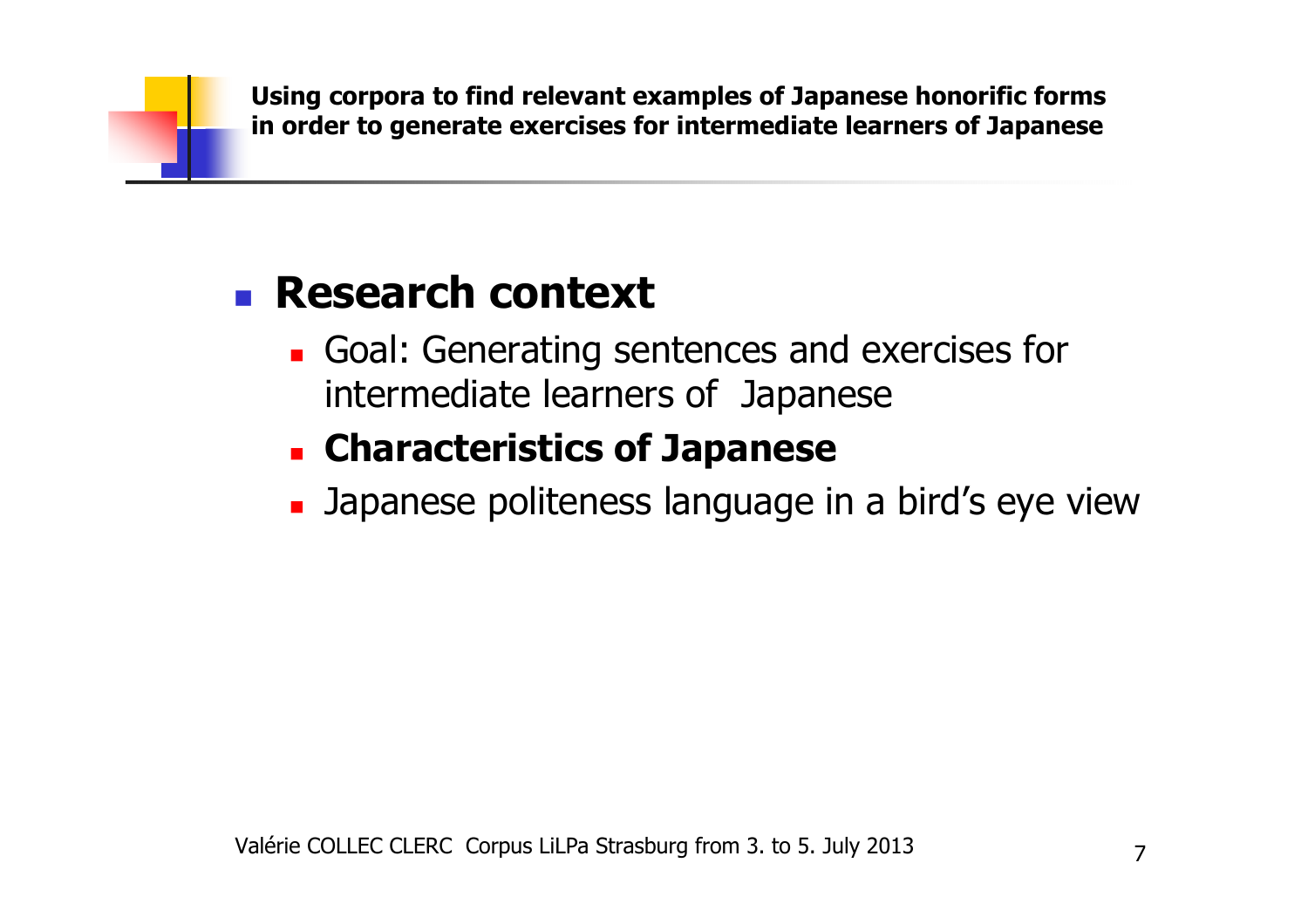### **Research contextCharacteristics of Japanese**

- Writing systems :
	- Kanji :自然言語処理(nouns, verb stems)<br>■ Syllabic scrints
	- **Syllabic scripts** 
		- Hiragana しぜんげんごしょり ( furigana, grammatical words,<br>inflections)
		- Katakana (フランス) (foreign words)<br>tin script (romaii) (shizengengosh
	- Latin script (romaji) (shizengengoshori)<br>o space between words
- ▔ **No space between words**
- Word order (SOV) with a **Nord order (SOV) with case particles after the nouns**
- No grammati **No grammatical gender and number for nouns**
- Examples :フランス人の学生が自然言語処理を ■ Examples :フランス人の学生が自然言語処理<mark>を</mark>勉強する。
- **Linguistic tools mainly designed for Western languages are not adapted to Japanese**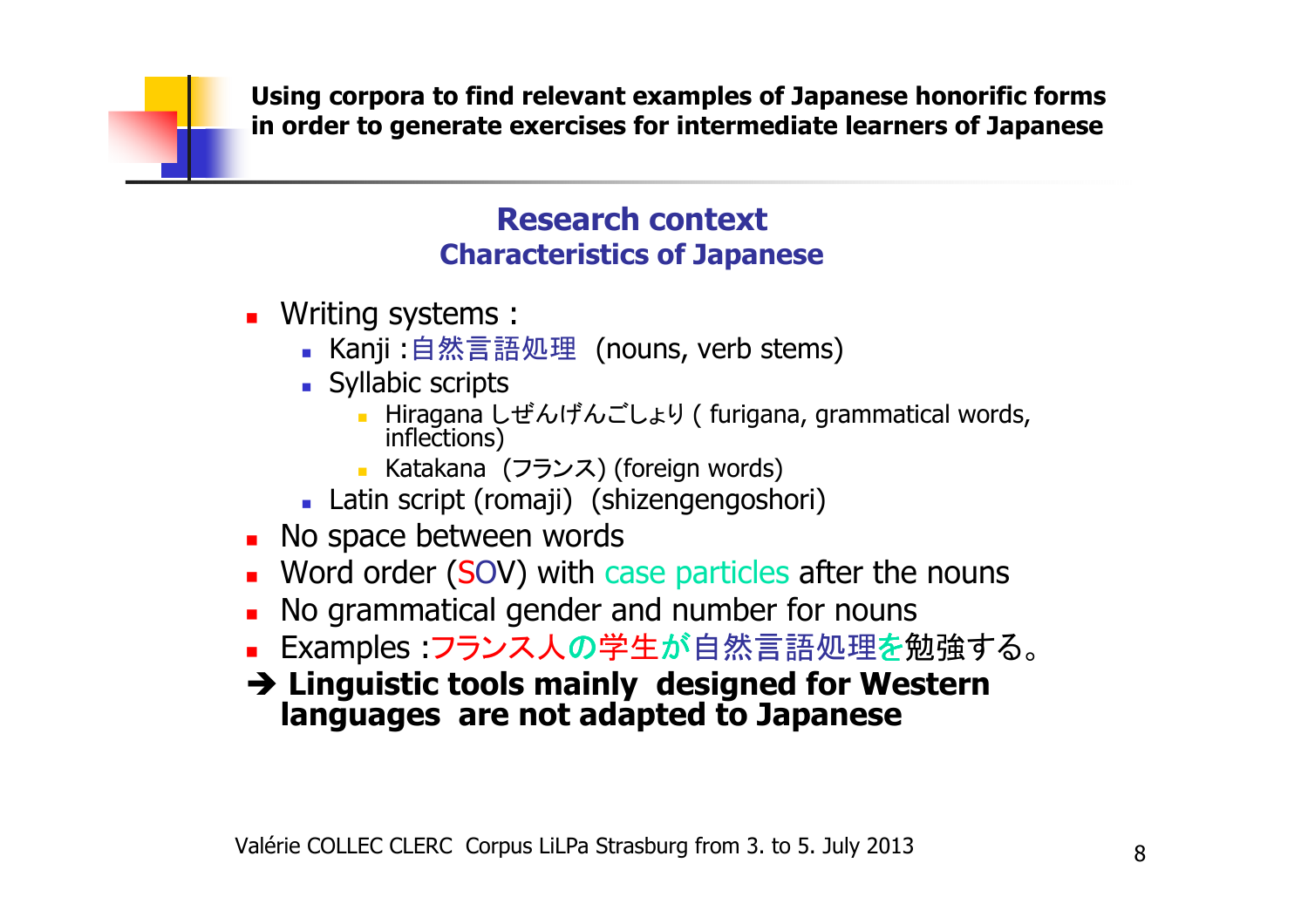- $\mathbb{R}^n$ Goal: Generation of sentences and exercises for intermediate learners of Japanese
- H. **Exercistics of Japanese**
- $\mathbb{R}^n$  **Japanese politeness language in a bird's eye view**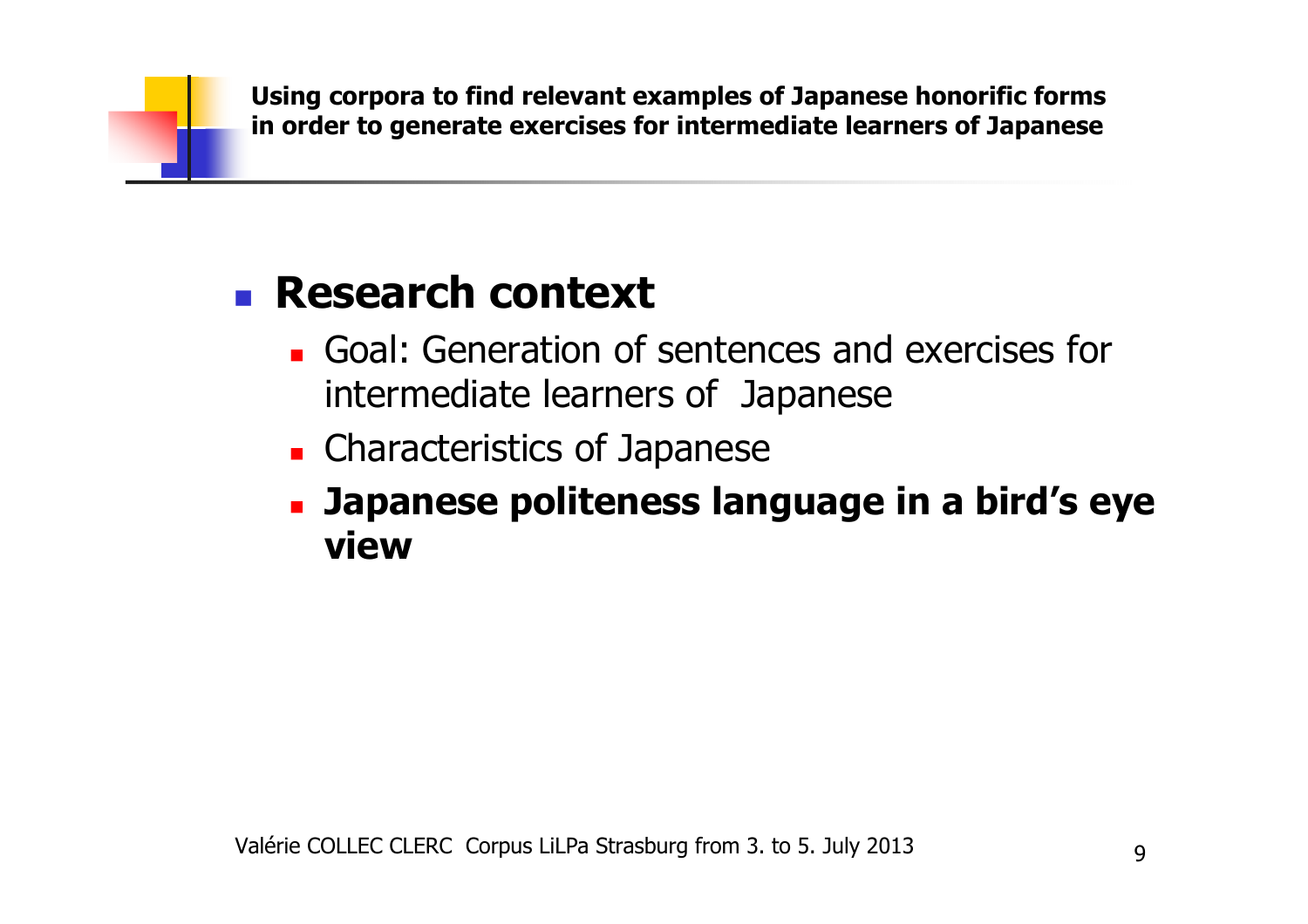### **Research contextJapanese politeness language in bird's eye view 1/5**

- $\blacksquare$ Focus = formal politeness system (generally regarded as complex for non native speakers)
- $\blacksquare$  The sentence construction used reflects the location of speaker inside the Japanese inter-personal communication system 待遇表現)
	- Vertical relationship (jougekankei :上下関係)<br>Individual : superior/inferior (日上 /meu
		- Individual : superior/inferior (目上 (meue)/目下 (meshita))<br>■ Groun (more important/ important)
		- Group (more important/ important)
	- **Horizontal relationship** 
		- In-group (uchi : 内 ) (honne :本音)<br>■ Out-groun(soto :外)(tatemae 建)
		- Out-group(soto :外)(tatemae : 建前)<br>■ Psychological distance(shinso : 親疎)
		- Psychological distance (shinso:親疎)

### **Contextual facts cannot be ignored to build up a correct sentence**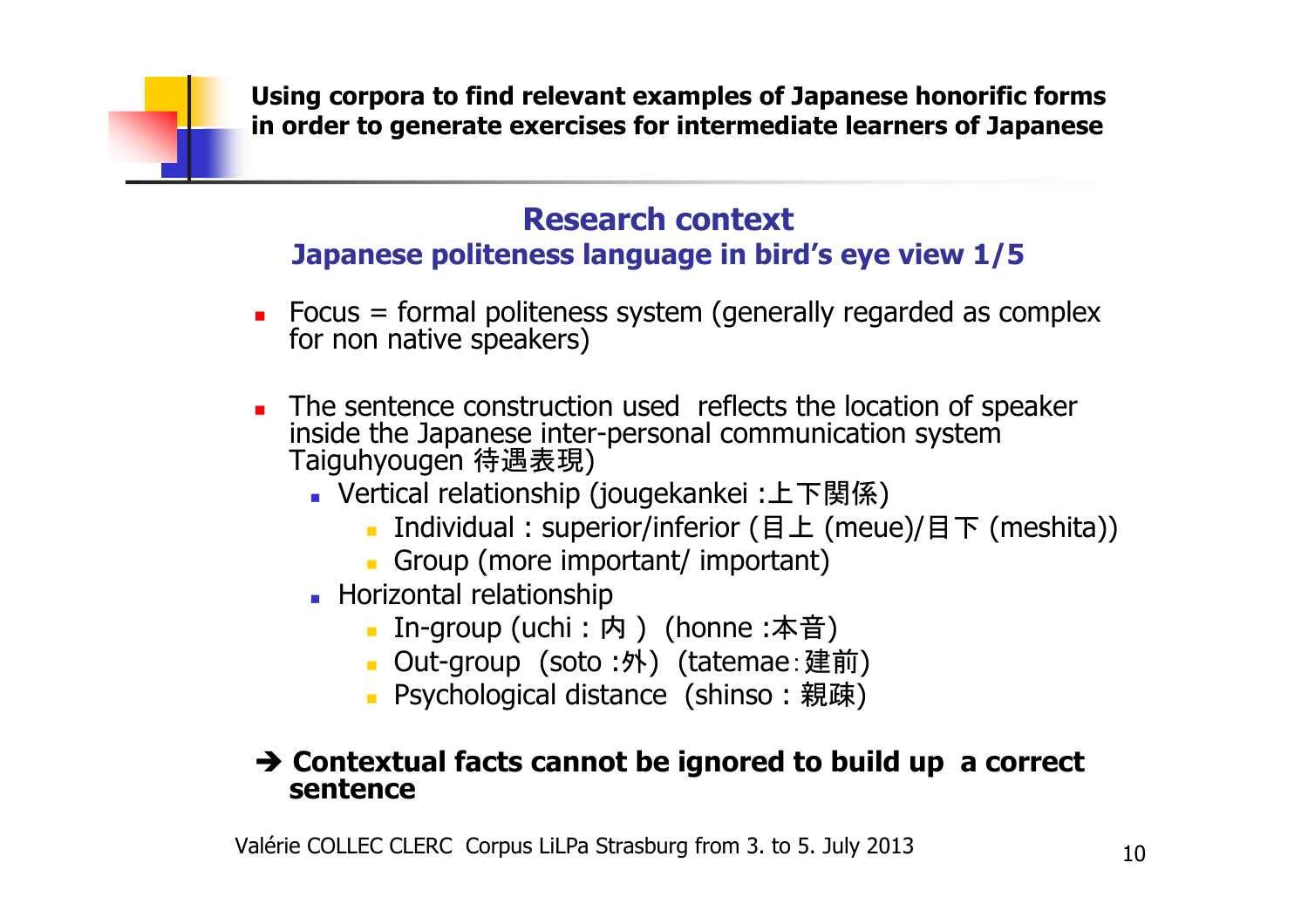### **Research contextJapanese politeness language in a bird's eye view 2/5**

# Adressee-oriented politeness

- П ■ Plain form (futsukei :普通形)<br>■ Neutral written language (日本語
	- ▔ ■ Neutral written language (日本語を学ぶ、きれいだ)
	- ▔ Familiar spoken language
- П ■ Polite form or Addressee honorifics (Teineikei :丁寧<br>形) 形)
	- ▔ **Showing respect towards the addressee** 
		- (masu: ます=>日本語を学びます) (desu: です=>きれいです)
	- ▔ Exalted language : Emphasizing the speakers' willingness to show respect towards the addresee
		- ■(gozaimasu :ございます=>きれい ■ (gozaimasu :ございます=>きれいでございあす);<br>■ (teorimasu : ております)
		- П ■ (teorimasu : ております)<br>-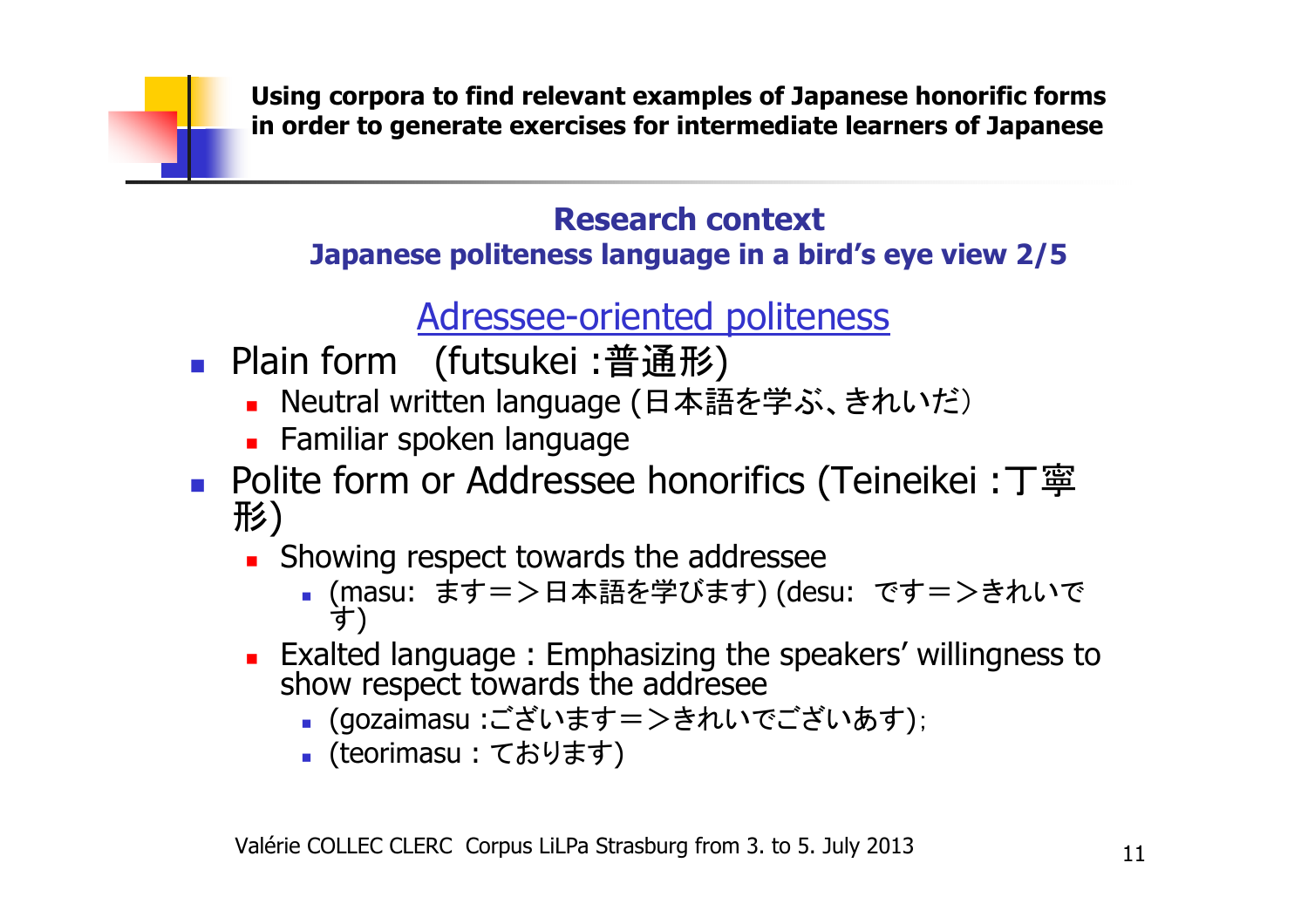**Research contextJapanese politeness language in bird's eye view 3/5**

> Referential politeness Often referred as keigo : 敬語

#### × **Subject honorifics, called Sonkeigo**: (尊敬語)

The speakers elevate or show respect towards the subject of the utterance (appreciative towards the non speakers).

### × **Non-subject honorifics, called Humility, or Kenjougo**: (謙譲語)

The speakers humble themselves by showing respect to the non-subject referent, generally the object of the utterance (depreciative towards the speakers).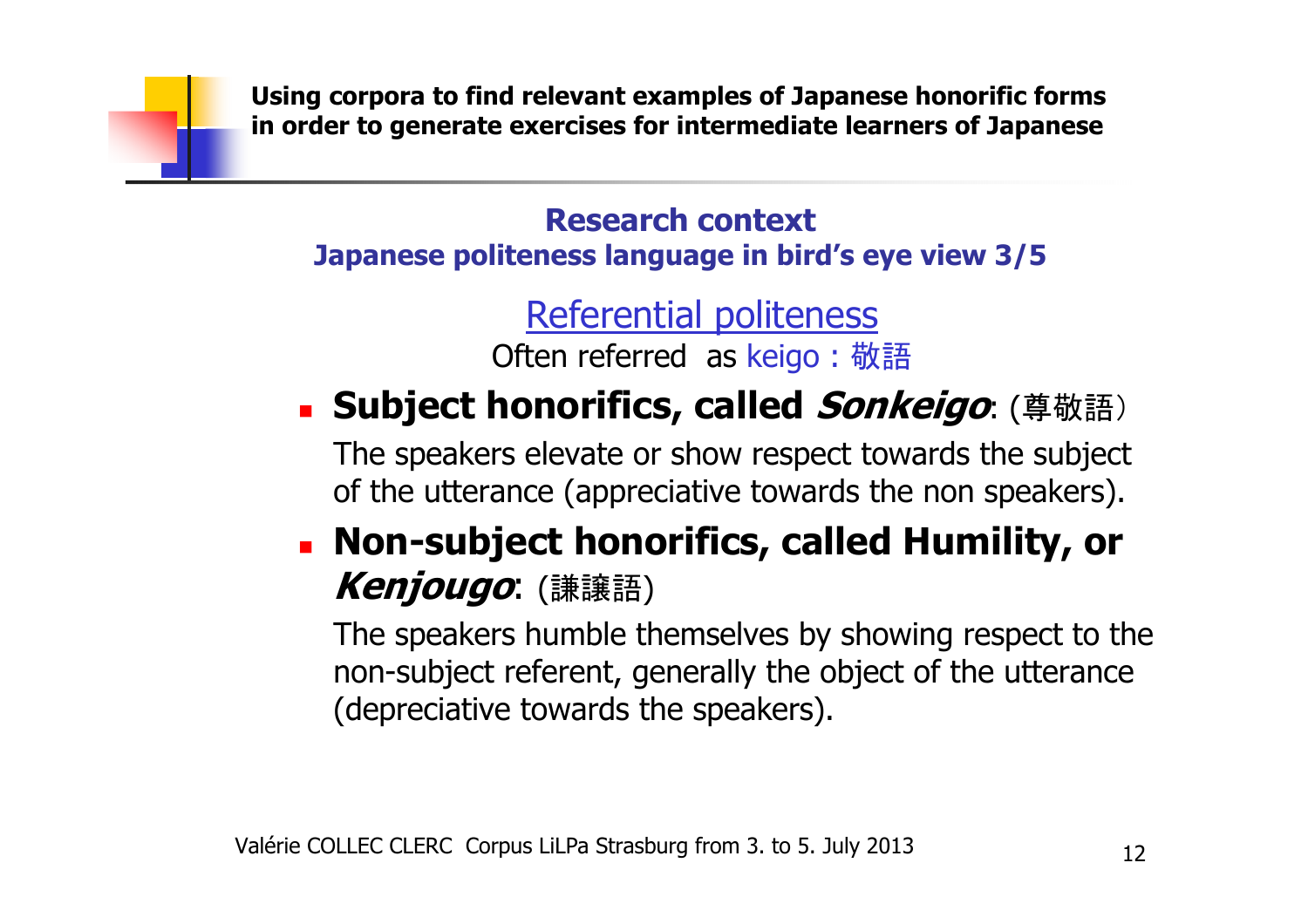### **Japanese politeness languagein bird's eye view 4/5**

# **Subject honorifics– Main verbal construction**

- o, **Passive form** 
	- П ■ (RARERU/RERU) : 今朝の新聞をもう読まれましたか。
		- kesanoshimbun wo mou yomaremashitaka ?<br>seetay yatio n
- F. **Honorific construction** 
	- L. O +[STEM FORM]+ NI NARU
	- 今朝の新聞をもっお読みにな ■ 今朝の新聞をもうお読みになりましたか。
		- Kesanoshimbun wo mou oyomi ni narimashita ka?<br>- arifi a voarba
- F. **Specific honorific verbs** 
	- $\blacksquare$  For instance : the use of ■ For instance : the use of the verb いらっしゃる For instance : the use of the verb いらっしゃる (IRASSHARU)<br>(come, go) instead of 来る *kuru* (come) or 行く *iku* (go) る *kuru* (come) or 行く *iku* (go)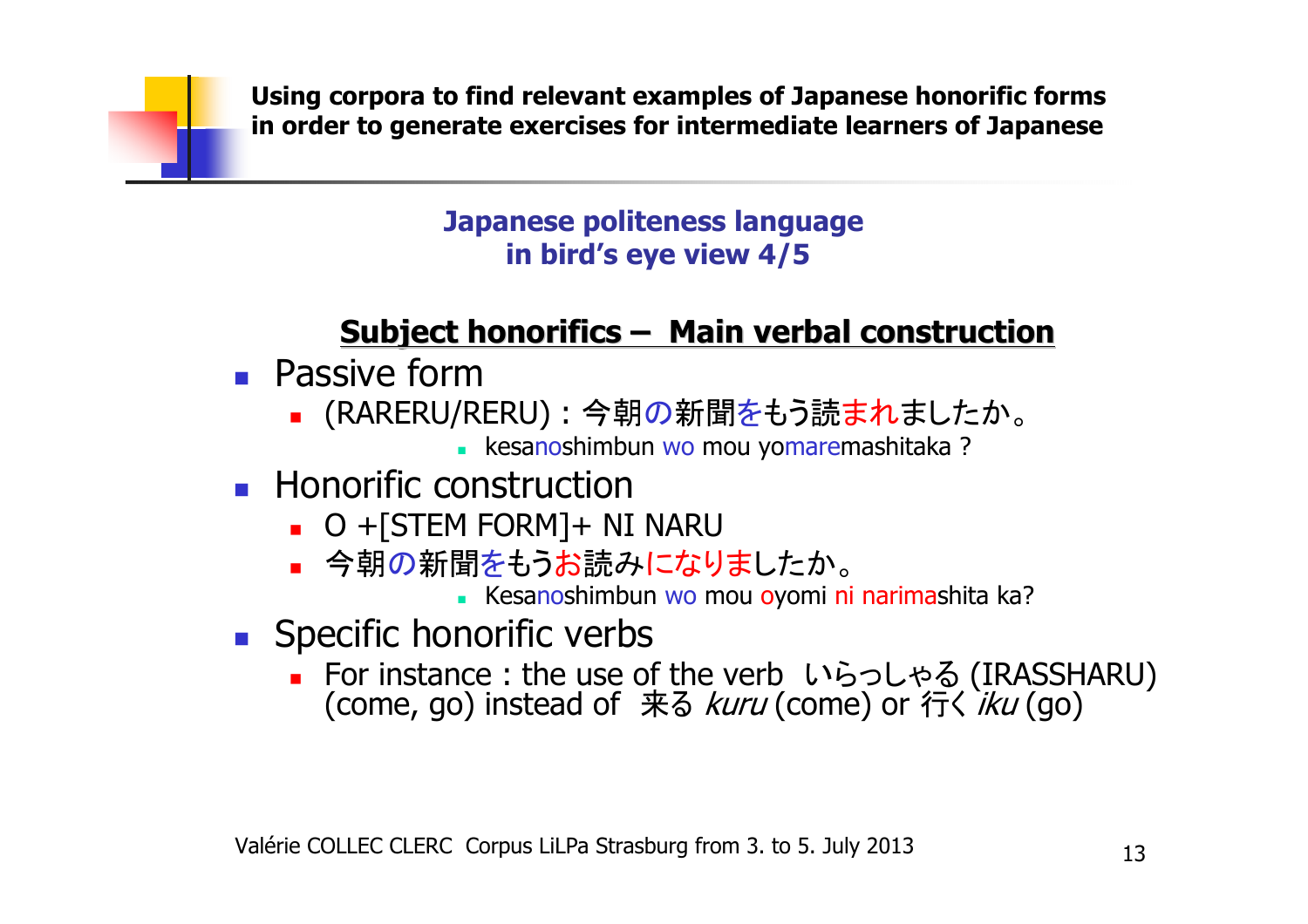# **Research context**

### **Japanese politeness language in bird's eye view 5/5**

# **Non-subject honorifics : Main constructions**

- ageru (上げる): as a completive auxiliary
	- 申し上げる (言う: say) 差し上げる(上げる: give)<br>、verkel.cters. 」CUDUバエACU (ホミキュ・ナス
- F ■ o-verbal stem + SURU/ITASU (お読みするoyomi suru : read) (お返し致すokaeshi itasu : return)
- F ■ go-verbal noun + SURU (ご案内する goannai suru : show<br>around\_guide) around, guide)
- 拝 Hai (worship) + sino-japanese verb reading +<br>suru suru
	- 拝見 (<mark>hai</mark>ken)する(見る miru : see)、<mark>拝</mark>借(haishaku)する(借りる<br>- kariru : borrow) kariru : borrow)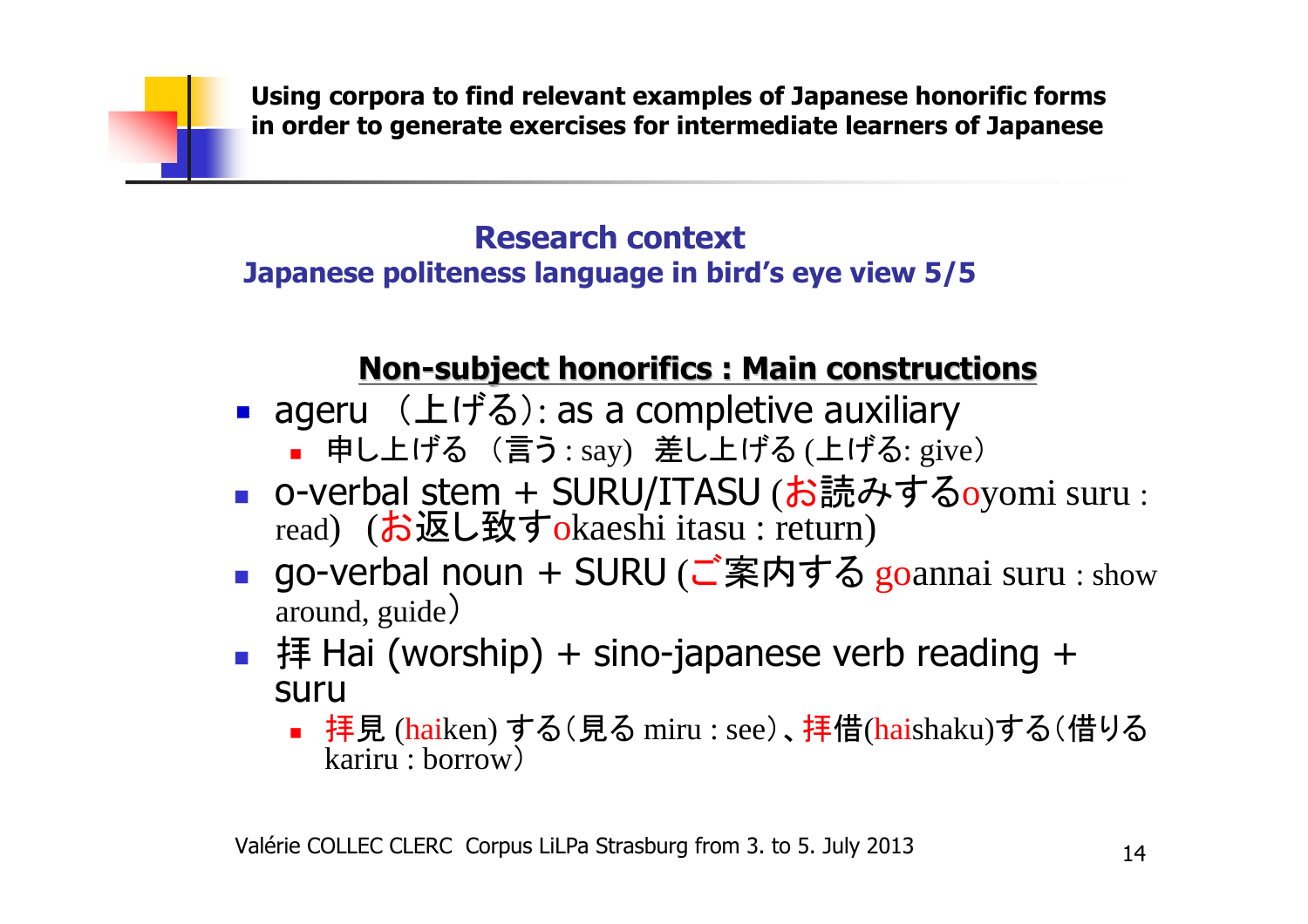- $\mathbb{R}^n$ **Why do we need corpus analysis ?**
- $\mathbb{R}^n$ **Corpora and tools**
- $\mathbb{R}^n$ **Adopted methodology for the use of corpora**
- $\mathbb{R}^2$ **Future research perspectives**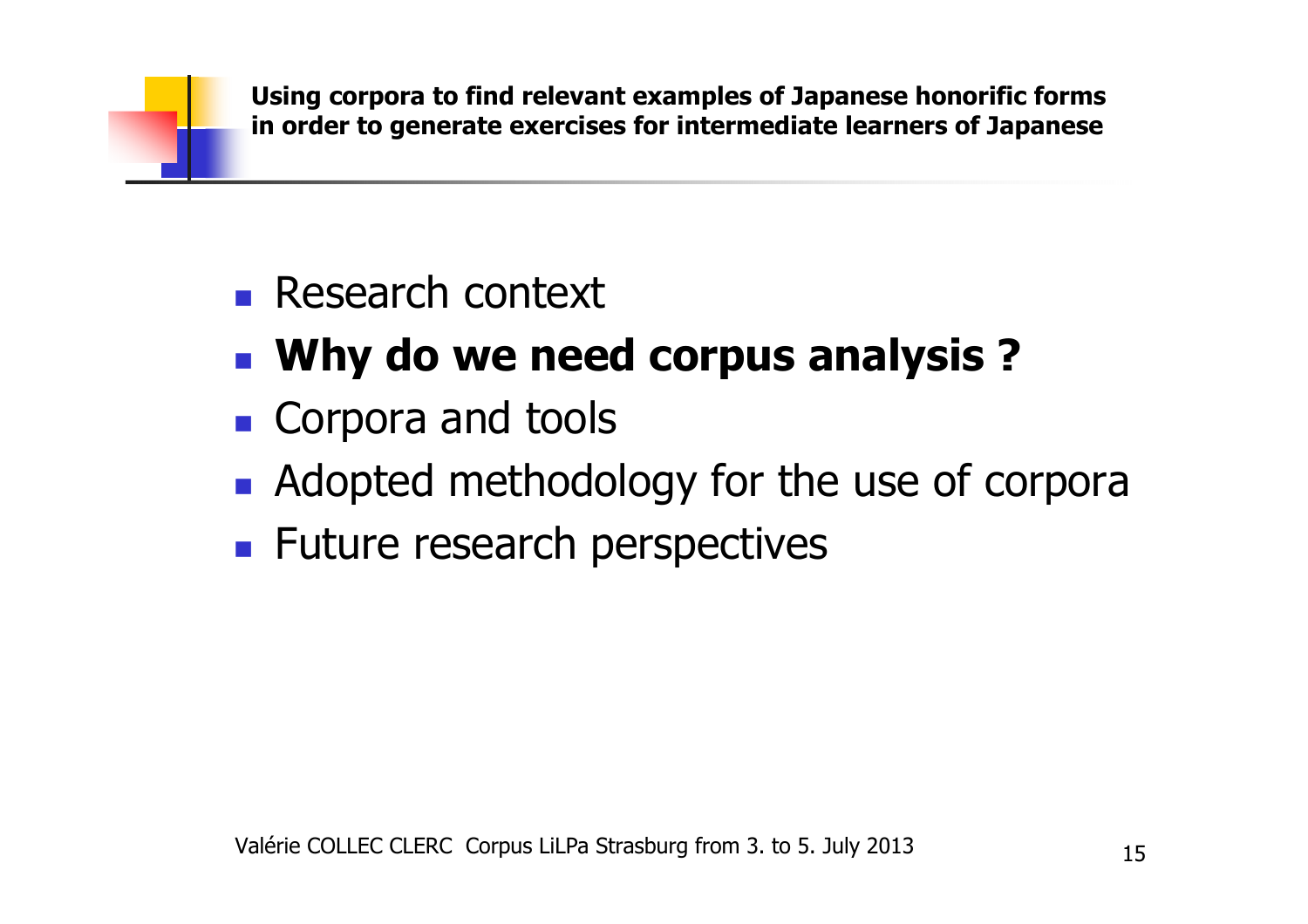## **Why do we need corpus analysis ?**

- ▔ **Existing formalising approaches = dedicated to a specific** approach
	- The speaker
	- **The hearer (the addressee)**
	- **The context of utterance**
- ▔ **Deeper study of the honorific forms taking in account the** most relevant documents
- ▔ **IDENTIFICATO INTUATE:** Internal the most frequently used honorific forms within the same document gender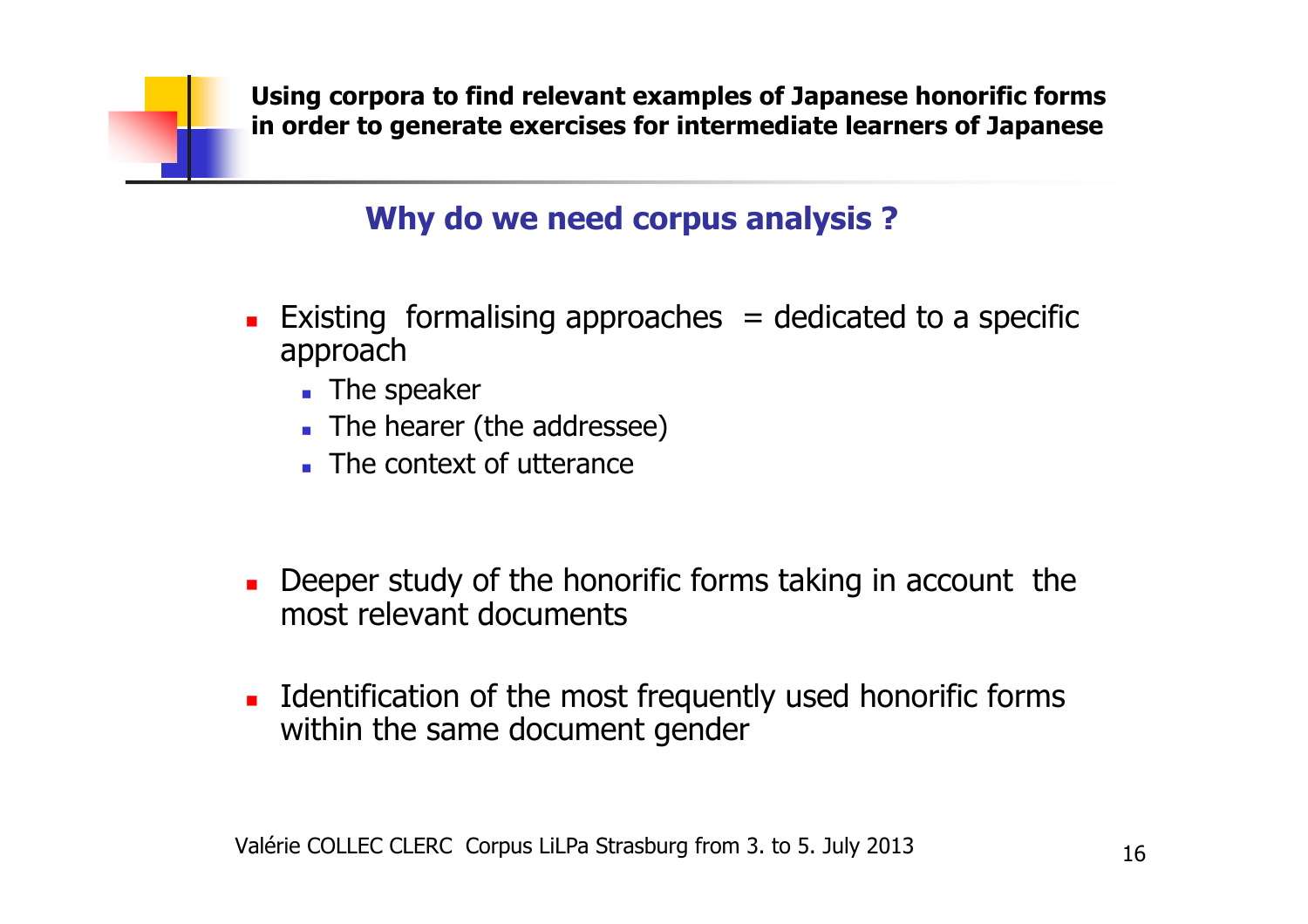- $\mathbb{R}^n$ **Research context**
- $\mathbb{R}^n$ **Notal Ky Marko we need corpus analysis ?**
- $\mathbb{R}^n$ **Corpora and tools**
- $\mathbb{R}^n$ **Adopted methodology for the use of corpora**
- $\mathbb{R}^2$ **Future research perspectives**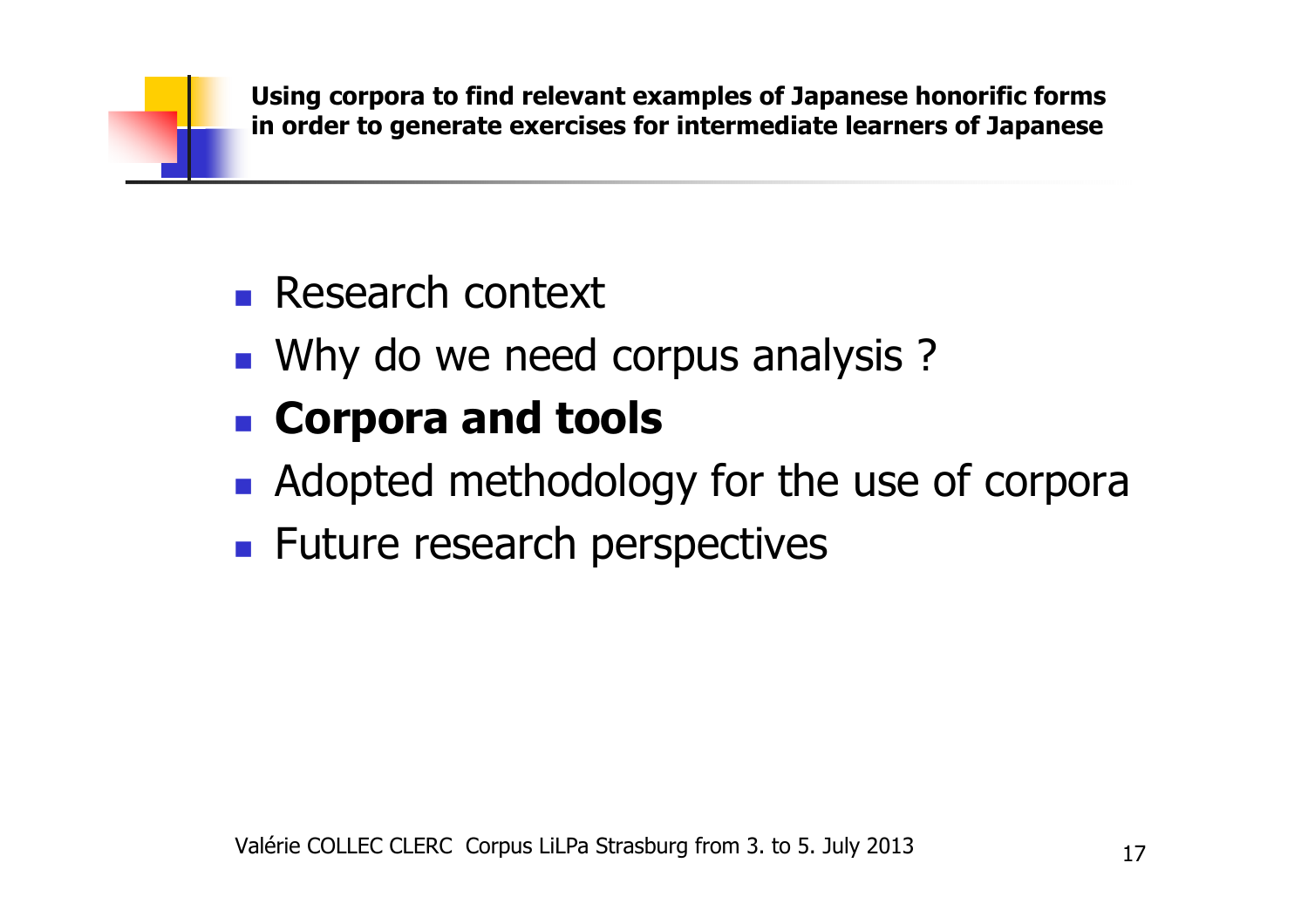#### $\mathbb{R}^n$ **Corpora and tools**

- $\mathbb{R}^n$ **Segmentation problem**
- Selected Corpora and **Exercice Selected Corpora and tools**
- $\mathbb{R}^n$ **.** Open search on the web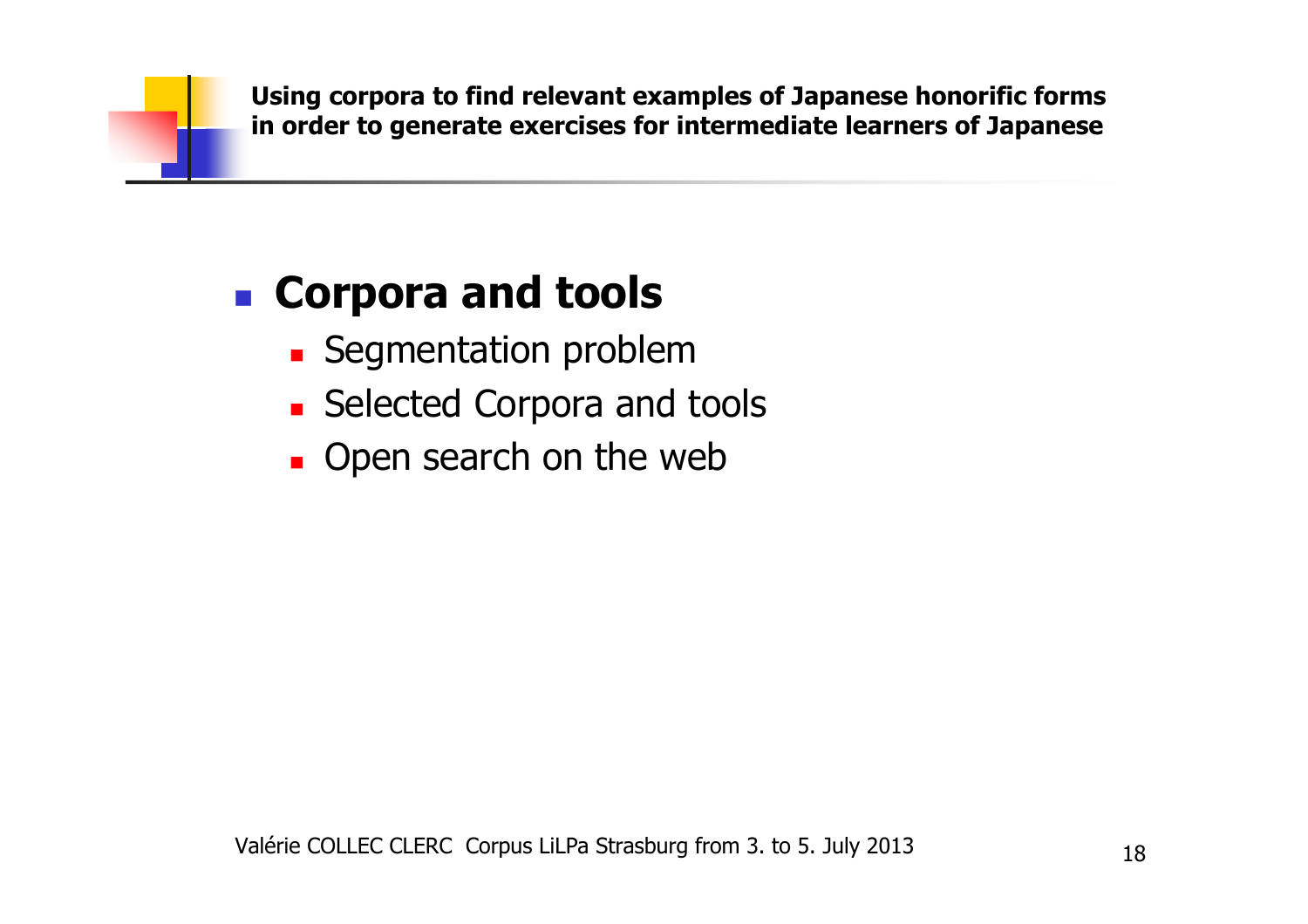#### $\mathbb{R}^n$ **Corpora and tools**

- $\mathbb{R}^n$ **Example 1 Segmentation problem**
- **. Selected Corpora and to Exercice Selected Corpora and tools**
- $\mathbb{R}^n$ **.** Open search on the web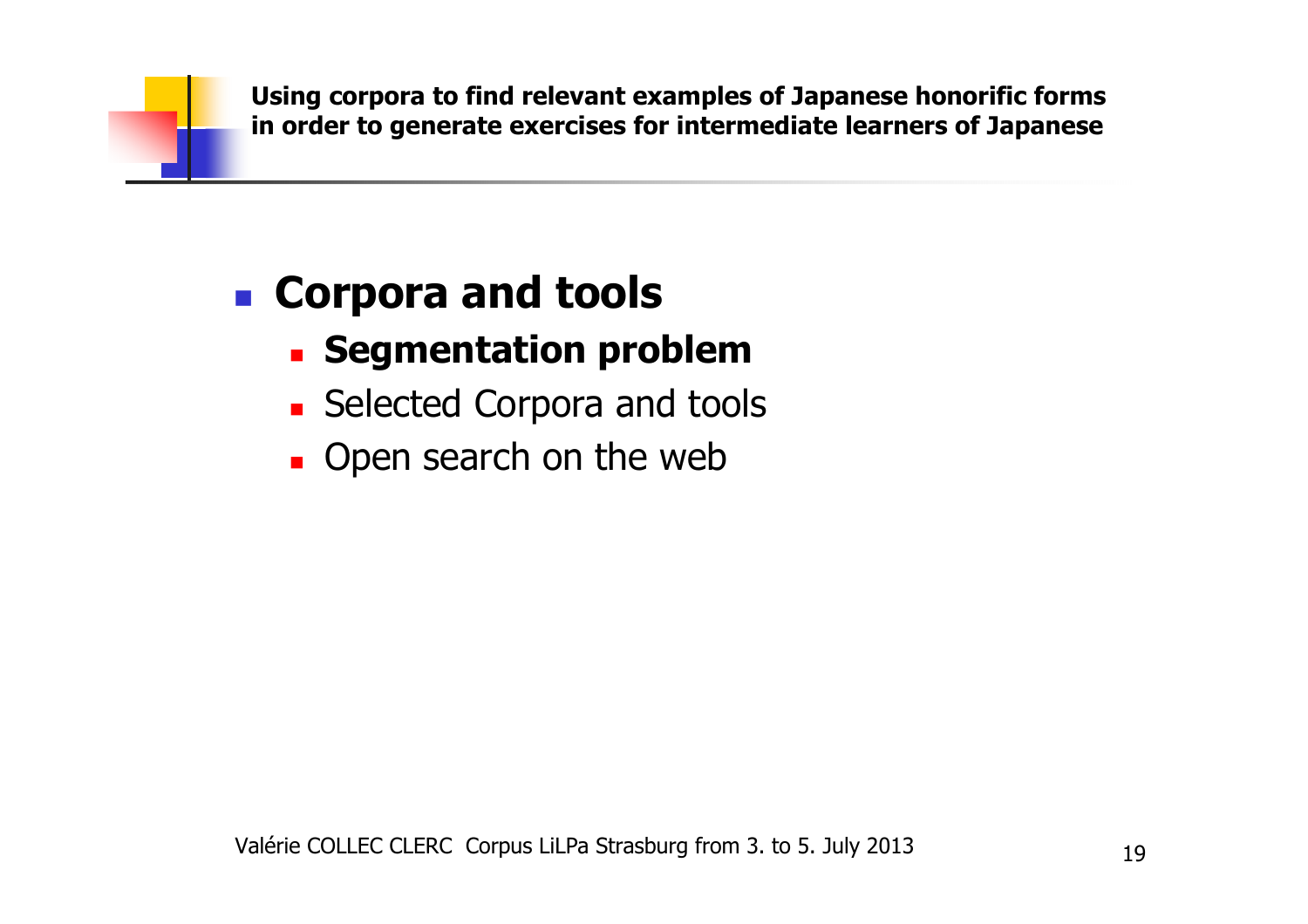### **Corpora and tools: segmentation problem**

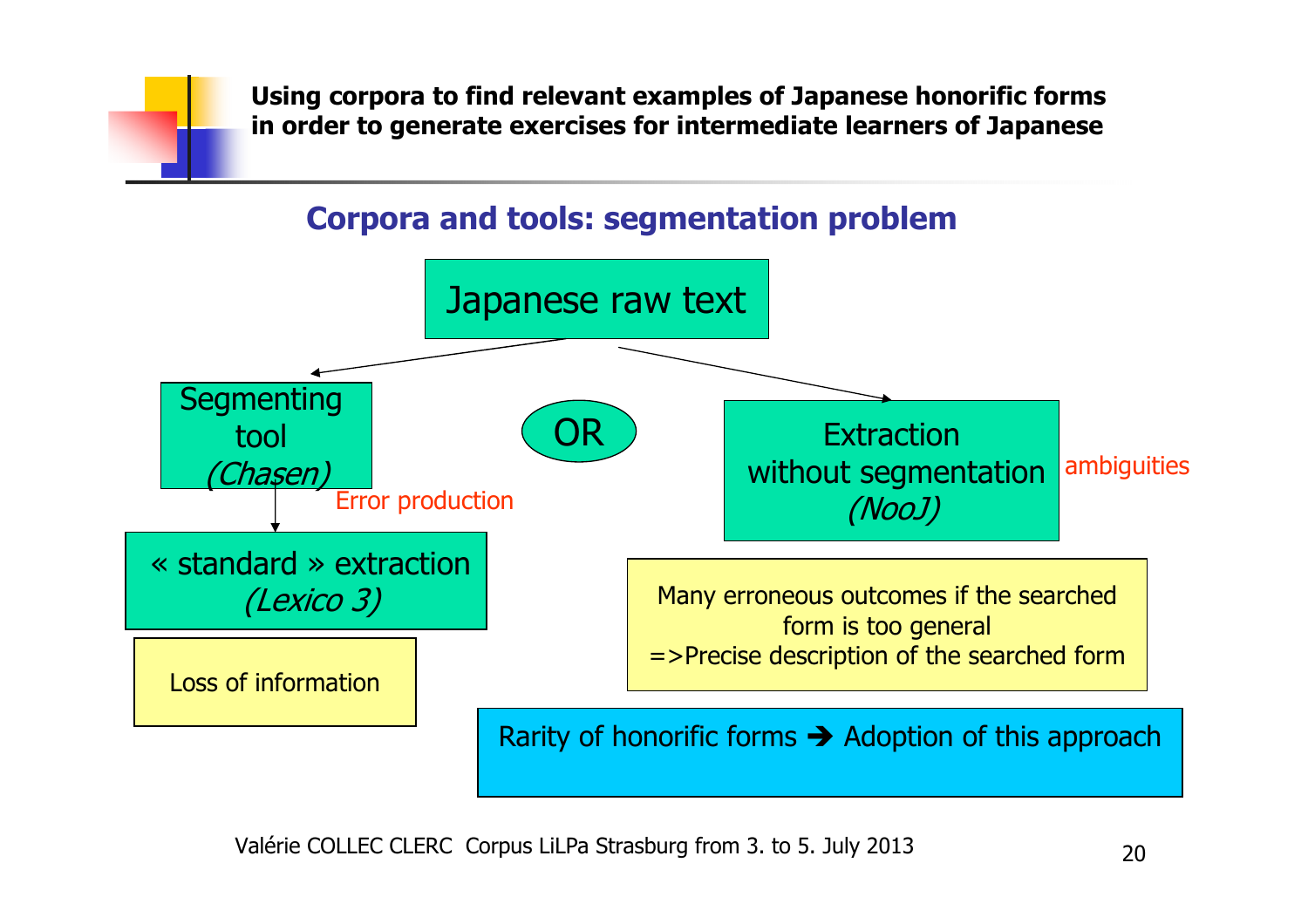### $\mathbb{R}^n$ **Corpora and tools**

- $\mathbb{R}^n$ **Segmentation problem**
- Selected corpora a **Selected corpora and tools**
	- **BCCWJ (corpus)**
	- **SAGACE (corpus + tool)**
	- L **NooJ (tool)**
- $\mathbb{R}^n$ **.** Open search on the web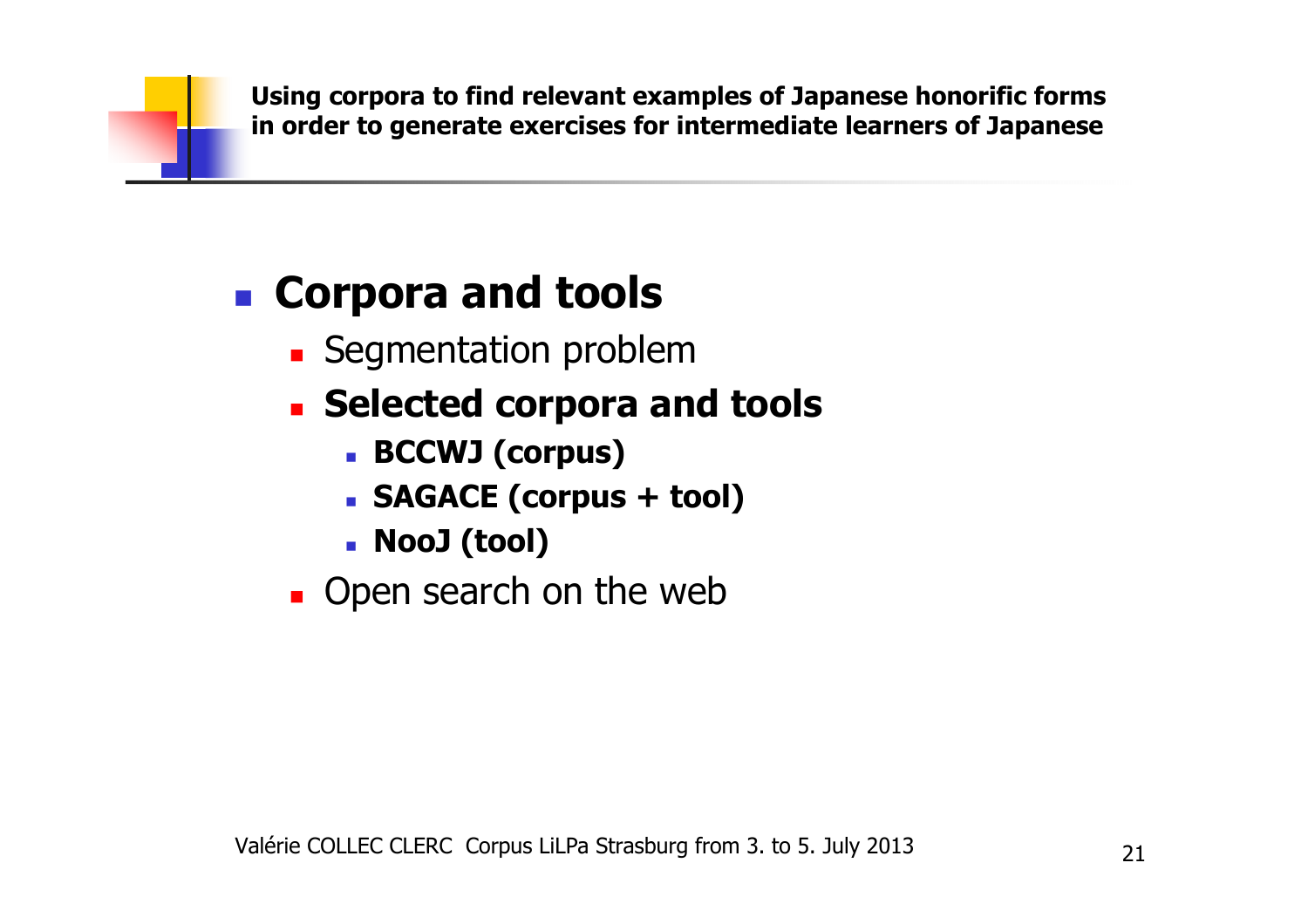## **Corpora and tools**

### **BCCWJ: Balanced Corpus of Contemporary Written Japanese**

- BCCWJ is a corpus computed between 2005 and 2011, as a contemporary part of the KOTONOHA corpus of written Japanese. It contains more than 100 million words.
- Contents has various origins: but the main part was generated by a systematic sampling of books, newspapers, and official texts,
- It is organized in sub-corpora (texts 2001-2005, books from 1985,<br>best-selling books, web, governmental papers, laws, ...)
- On line access is available, to search KWiC. XML CDROM can also be obtained.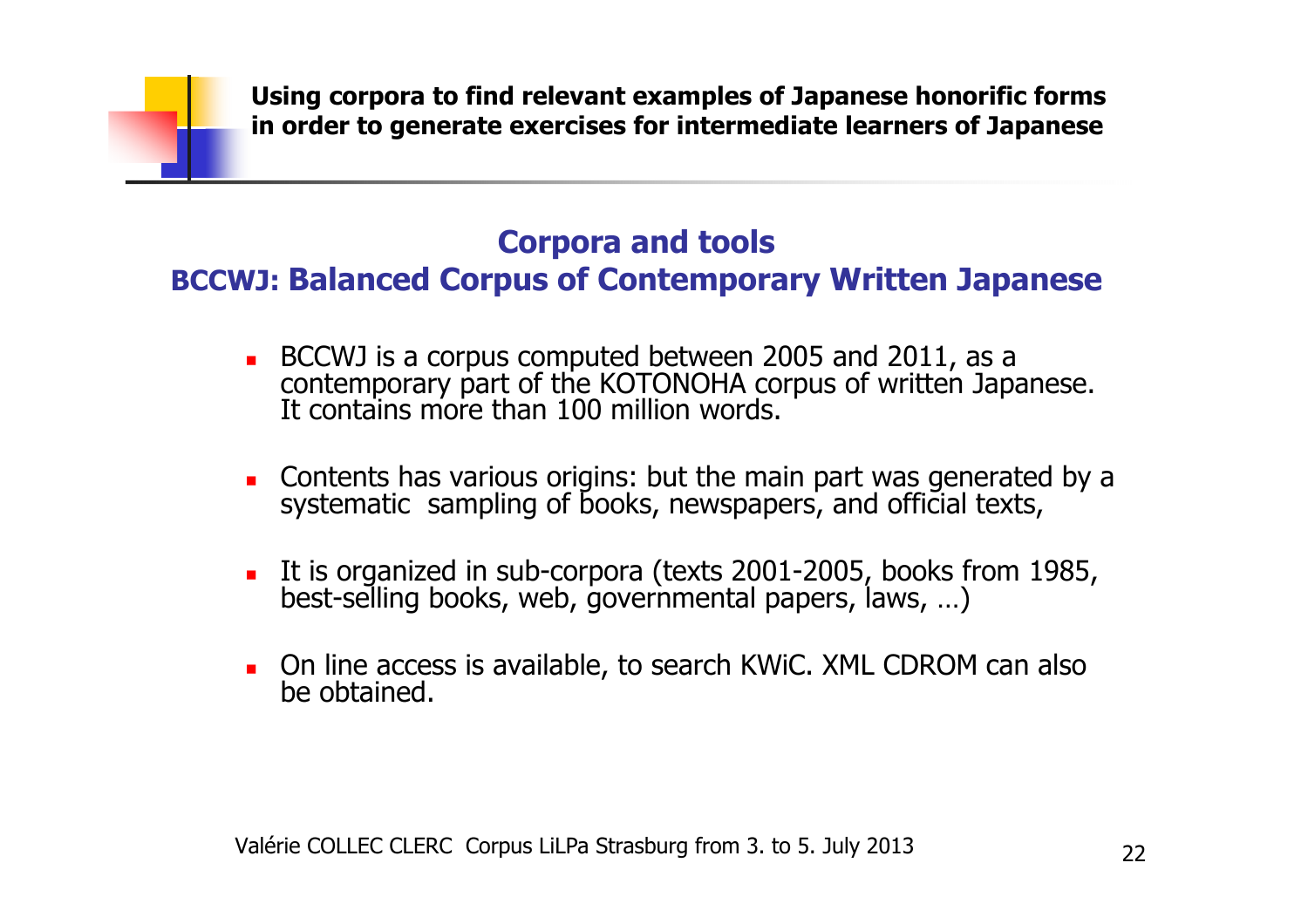### **Corpora and tools SAGACE**

- **SAGACE :** a tool to extract morphological forms from nonsegmented texts for Asian languages.
- **On line tool is directly usable with Japanese corpora from several** sources and genres.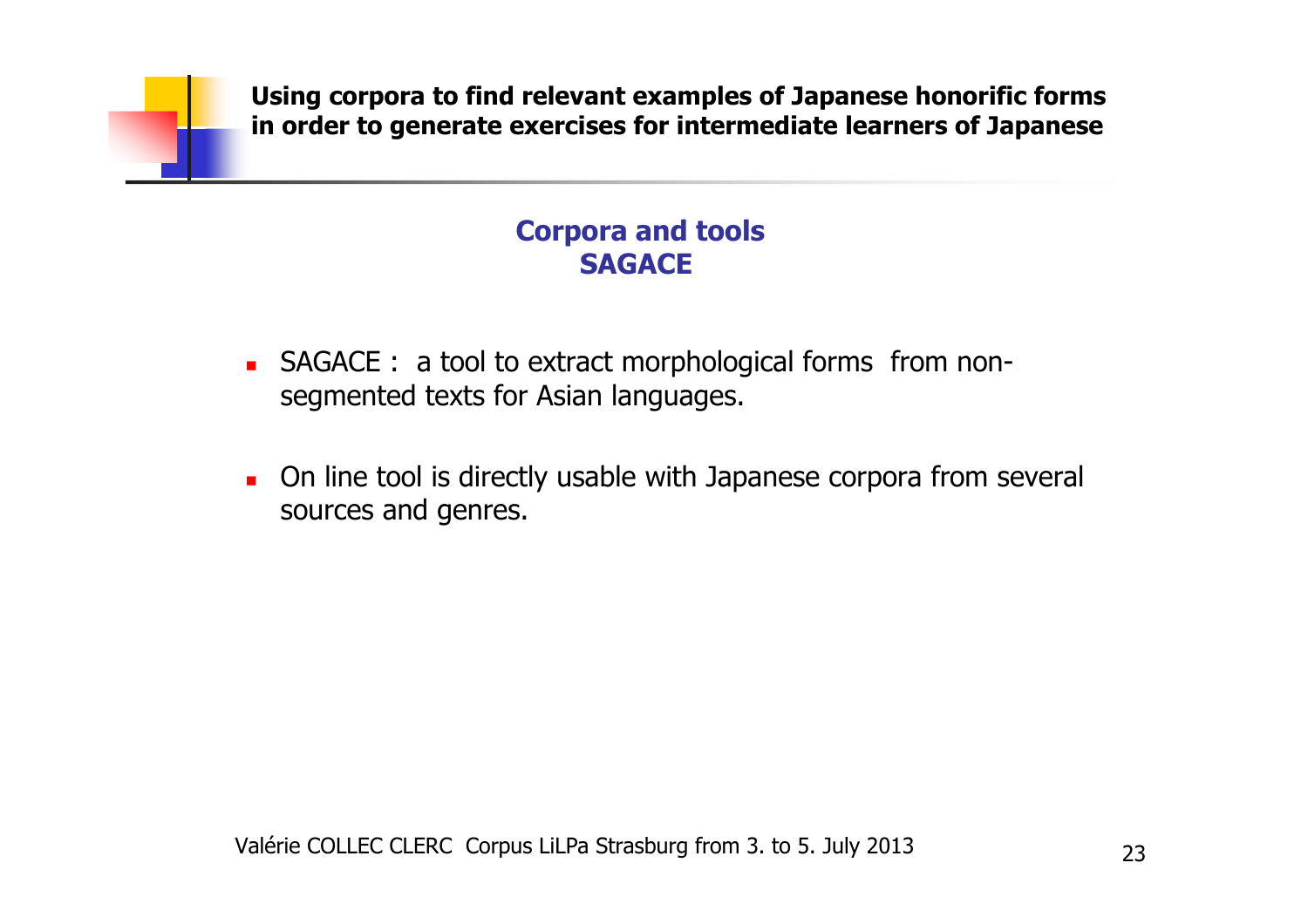### **Corpora and tools NooJ**

- ٠ Nooj enables word extractions from non-segmented texts<br>and displays the results in a KWiC (Key Word in Context) and displays the results in a KWiC (Key Word in Context) environment.
- ▔ NooJ makes it possible the creation of graphs which<br>describe parts of speech, inflectional and derivationa describe parts of speech, inflectional and derivational forms (with the help of lexicons).
- ▔ Disadvantages: Necessity to implement these resources if not already existing

## **Creation of linguistic resources for NooJ (Lexicon, inflectional and derivational rules)**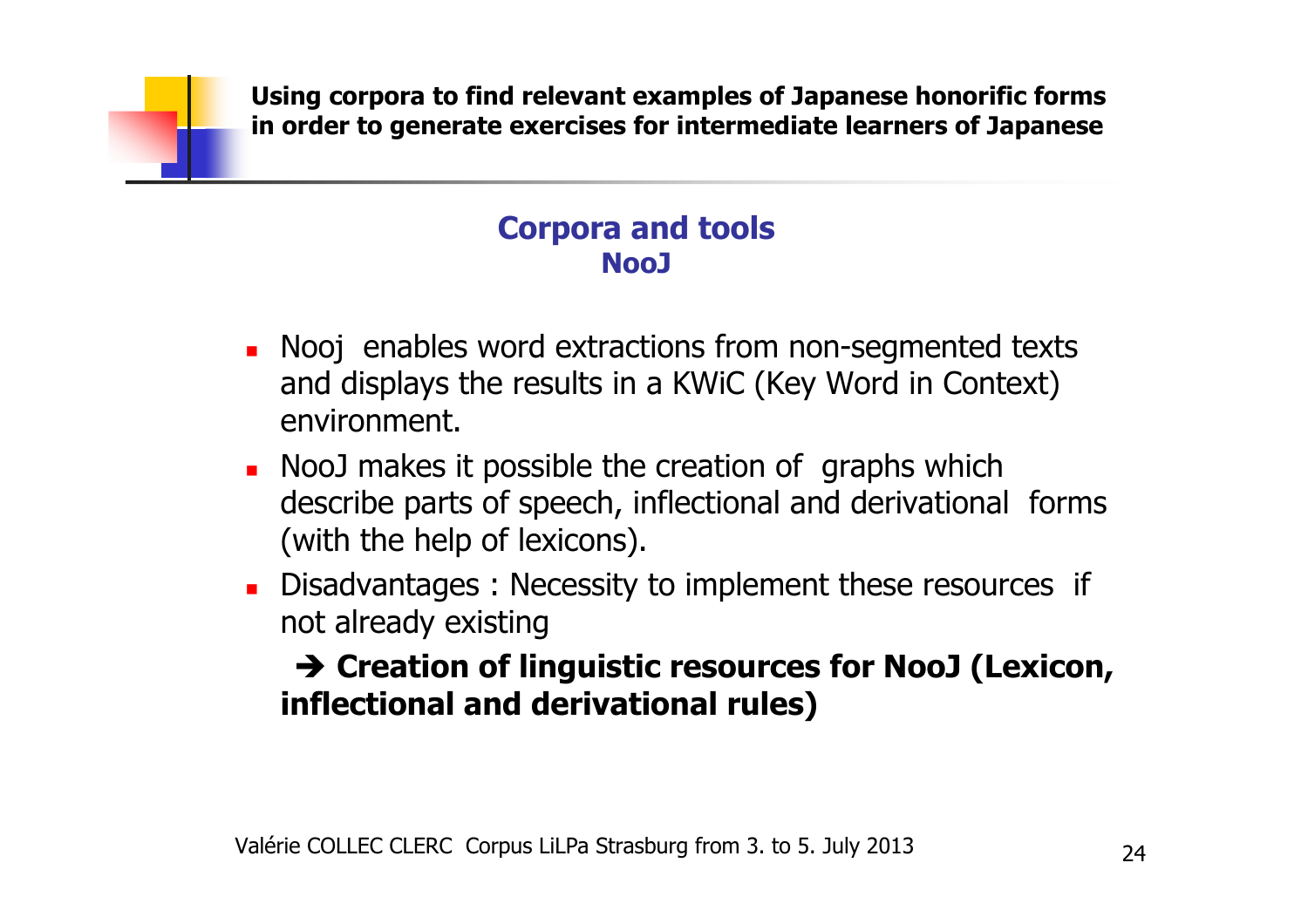

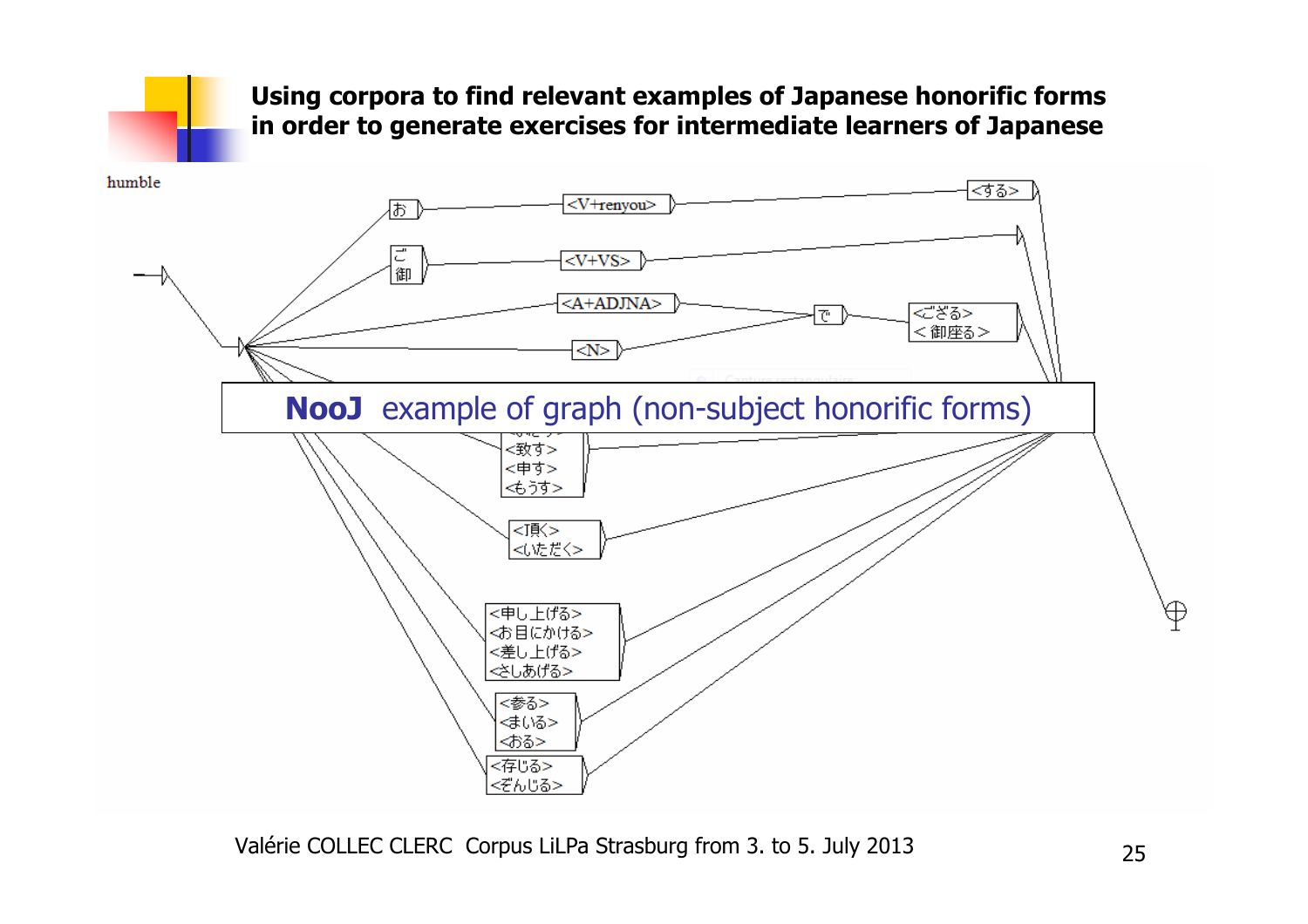| kaikaku_gijiroku.not                                                                                                                      |                                                                                |                                                                                                                                  | $\Sigma$<br>回<br>$\equiv$                                                                                                                                    |  |  |
|-------------------------------------------------------------------------------------------------------------------------------------------|--------------------------------------------------------------------------------|----------------------------------------------------------------------------------------------------------------------------------|--------------------------------------------------------------------------------------------------------------------------------------------------------------|--|--|
| $\overline{2}$<br>/38 TUs                                                                                                                 | Characters<br>∸<br>Tokens<br>$\mathbf{H}_{\mathrm{in}}$<br>Digrams<br>Unknowns | Language is "Japanese (ja)".<br>Text Delimiter is: \n (NEWLINE)<br>Text contains 38 Text Units (TUs).<br>10647 tokens including: | E                                                                                                                                                            |  |  |
| <b>Show Text Annotation Structure</b>                                                                                                     | Ambiguities                                                                    | 9734 word forms<br>158 digits                                                                                                    |                                                                                                                                                              |  |  |
| ○国土計画局総務課長 ただきます。<br>開                                                                                                                    |                                                                                |                                                                                                                                  |                                                                                                                                                              |  |  |
|                                                                                                                                           |                                                                                |                                                                                                                                  |                                                                                                                                                              |  |  |
| 侩                                                                                                                                         |                                                                                |                                                                                                                                  |                                                                                                                                                              |  |  |
| それでは、ただいまから国土審議会第8回調査改革部会を開催させてい                                                                                                          |                                                                                |                                                                                                                                  |                                                                                                                                                              |  |  |
|                                                                                                                                           |                                                                                |                                                                                                                                  | 私は、国土計画局総務課長の石井でございます。本日の司会を務めさせていただきます。 会議の冒頭にあたりまして、 本会議の公開についてご                                                                                           |  |  |
| 国土審議会運営規則により、会議は原則として公開することとなっておりますので、 前回と同 様、 本日の会議は、 一般の<br>膨明申し上げます。                                                                   |                                                                                |                                                                                                                                  |                                                                                                                                                              |  |  |
| 方々にも傍聴をいただいております。こ                                                                                                                        |                                                                                | <b>NooJ</b> extracted form in a text                                                                                             | 今日お三方が遅れて                                                                                                                                                    |  |  |
| いらっしゃいますが、 お三方の方も含め<br>降の議事進行につきましては、中村部                                                                                                  |                                                                                |                                                                                                                                  | 則います。 それでは、以<br> 中村部会長 それで                                                                                                                                   |  |  |
|                                                                                                                                           |                                                                                |                                                                                                                                  | は、本日の議事に入りたいと思います。本日の議事次第はお手元にあるとおりでございますが、1つは、この審議会での懸案事項でありました                                                                                             |  |  |
|                                                                                                                                           |                                                                                |                                                                                                                                  | 「国土形成計画法について」でございます。2つ目が「今後の国土政策の方向と主要な課題に係る論点について」議論をいたしたいと思います。                                                                                            |  |  |
| なお、 今後の国土政策の方向と主要な課題に係る論点については、 前回に引き続き、 事務局資 料をもとに幅広くご議論をいただければと思いま<br>す。それでは、事務局よりご報告をお願いいたします。 O大臣官房参事官 す。議事の1の「国土形成計画法」につきまして、私から関係の資 |                                                                                |                                                                                                                                  |                                                                                                                                                              |  |  |
|                                                                                                                                           |                                                                                |                                                                                                                                  | 料をご説明申し上(ガェいと思います。 国土形成計画法の関係の資料につきましては、 資料1の枝番で1~4までございます。 若干順 番は前後い                                                                                        |  |  |
|                                                                                                                                           |                                                                                |                                                                                                                                  | たしますけれども、まず、資料1-3をお開きいただければと存じます。 既に3月の本部会にもご報告を申し上げておりますけれども、 従前の国土                                                                                         |  |  |
|                                                                                                                                           |                                                                                |                                                                                                                                  | 総合開発法を改正す る形で国土形成計画法を今国会に成立を見た <b>わけでございます</b> 。ごくごく簡単におさらいをさせ ていただきたいと思います。                                                                                 |  |  |
|                                                                                                                                           |                                                                                |                                                                                                                                  | 真ん中の辺りでございますが、 従前の全国総合開発計画を国土形成計画と改めまして、 全国計 画と広域地方計画、この2層で計画を進めている<br>ということでございます。その際、そのすぐ下 の水色のところにございますように「計画への多様な主体の参画」ということで、国への計画提 案制                  |  |  |
| 度.                                                                                                                                        |                                                                                |                                                                                                                                  | 国民の意見を反映させる仕組み、諸々の新しい工夫を講じております。また、計画の理念という観点につきましても、下半分でございますが、                                                                                             |  |  |
| 従前のともすれば、                                                                                                                                 |                                                                                |                                                                                                                                  | 「開発」基調、量的拡 大という思想から、新しい法律には、計画の理念を、成熟社会型の計画ということで、ここにあ りま                                                                                                    |  |  |
|                                                                                                                                           |                                                                                |                                                                                                                                  | すような、景観、環境、有限な資源の利用・保全、あるいは既存ストック、あるいは国民生 活の安全・安心といったことを書き込みまして、新たな計<br>画体系への転換を図ったという <b>ところ でございます</b> 。資料1-1にお戻りをいただきたいと <b>存じます</b> 。国土形成計画法の国会の審議の経過につき |  |  |
| ほ 1 参事官を <b>いたして</b> おります栗田と <b>申します</b> 。どうぞよろしくお願いい <b>たし</b> ま                                                                         |                                                                                |                                                                                                                                  |                                                                                                                                                              |  |  |
|                                                                                                                                           |                                                                                |                                                                                                                                  |                                                                                                                                                              |  |  |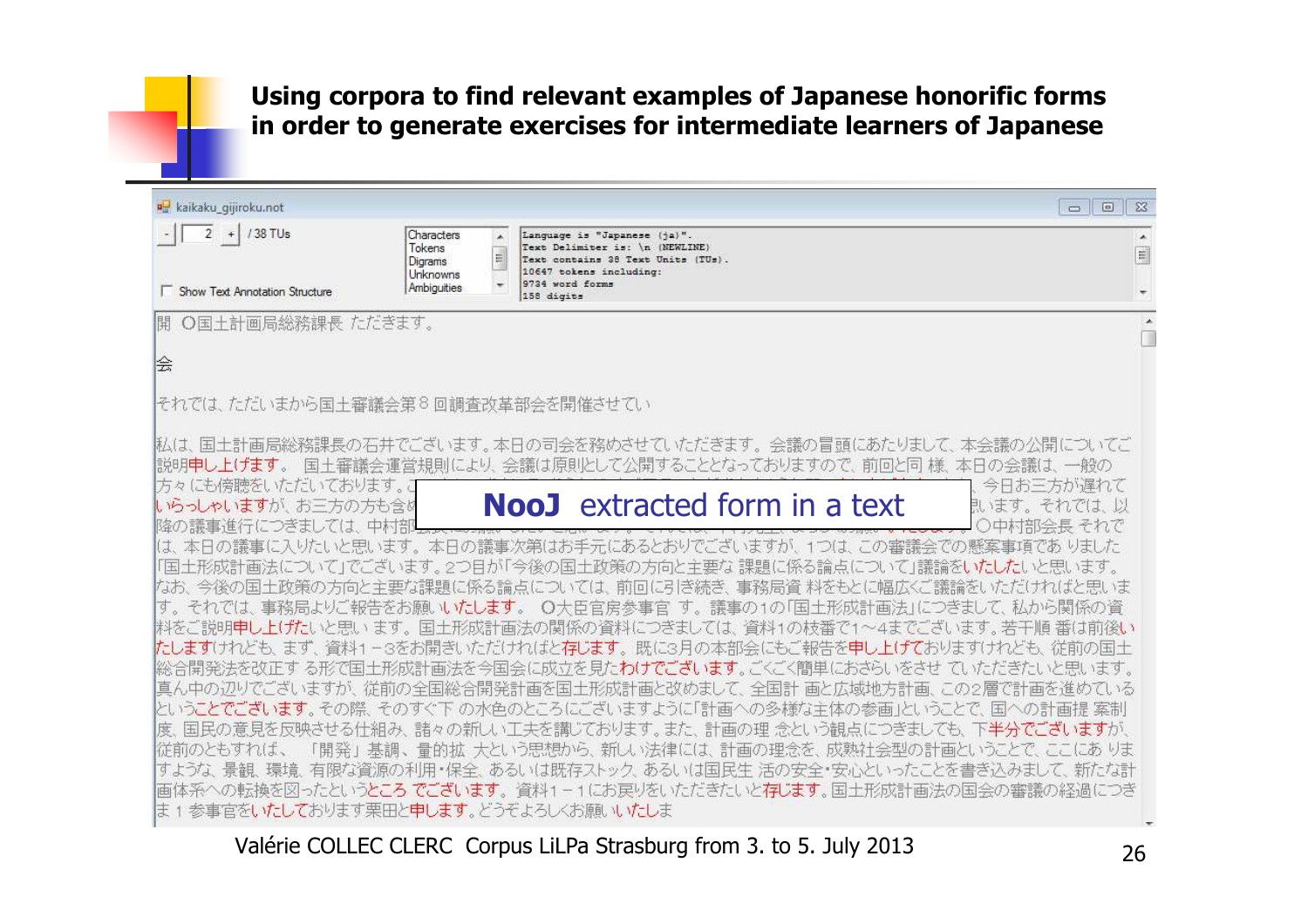#### <sup>D</sup> Concordance for Text kaikaku\_gijiroku.not

 $\Box$ e $\mathbf{x}$ 

| <b>C</b> characters<br>before, and 50 after. Display: Ø Matches Ø Outputs<br>Display: 50<br>Reset                  |                 |                                     |
|--------------------------------------------------------------------------------------------------------------------|-----------------|-------------------------------------|
| Before                                                                                                             | Seq.            | After                               |
| 。本日の司会を務めさせていただきます。会議の冒頭にあたりまして、本会議の公開についてご説明                                                                      | 申し上げます/Depr     | 。国土審議会運営規則により、                      |
| 股の方々 にも傍聴をいただいております。この点につきまして、 あらかじ めご了 承いただきますようお願い                                                               | 申し上げます/Depr     | 。なお、今日お三方が遅れてい引引                    |
| 『点につきまして、あらかじ めご了 承いただきますようお願い申し上げます。 なお、 今日お三 方が遅れて                                                               | いらっしゃいます/Appr   | が、お三方の方も含めまして定足                     |
| お三方が遅れていらっしゃいますが、お三方の方も含めまして定足数を満たしておりますので、 そのことを                                                                  | 申し/Depr         | 添えさせていただきたいと思います!                   |
| 事進行につきましては、中村部会長にお願いしたいと思います。それでは、中村先生、よろしくお願い                                                                     | いたします/Depr      | 。○中村部会長それでは、本日(                     |
| ○いて」でございます。2つ目が「今後の国土政策の方向と主要な 課題に係る論点について」議論を                                                                     | いたした/Depr       | いと思います。なお、今後の国土                     |
| 事務局資 料をもとに幅広くご議論をいただければと思い<br><b>NooJ</b> KWiC with annotation<br>○大臣官房参事官す。議事の1の「国土形成計画法                          |                 | !房参事官す。議事。 <br>す。国土形成計画法            |
| 形成計画法の関係の資料につきましては、資料1の枝番で1~4までございます。若干順 番は前後 (いたします/Depr                                                          |                 | けれども、まず、資料1-3をお開                    |
| Ⅱ~4までございます。若干順 番は前後いたしますけれども、まず、 資料1 − 3をお開きいただければと                                                                | 存じます/Depr       | 。既に3月の本部会にもご報告を                     |
| たしますけれども、まず、資料1-3をお開きいただければと存じます。 既に3月の本部会にもご報告を                                                                   | 申し上げて/Depr      | おりますけれども、従前の国土総計                    |
| 59ますけれども、 従前の国土総合開発法を改正する形で国土形成計画法を今国会に成立を見た                                                                       | わけでございます/Depr   | 。ごくごく簡単におさらいをさせ てし                  |
| 離計画を国土形成計画と改めまして、 全国計 画と広域地方計画、この2層で計画を進めているという                                                                    | ことでございます/Depr   | 。その際、そのすぐ下 の水色のとこ                   |
| 快させる仕組み、諸々の新しい工夫を講じております。また、計画の理 念という観点につきましても、 下                                                                  | 半分でございます/Depr   | が、従前のともすれば、「開発」基                    |
| るいは国民生 活の安全・安心といったことを書き込みまして、 新たな計画体系への転換を図ったという                                                                   | ところ でございます/Depr | 。資料1-1にお戻りをいただきた                    |
| もて、新たな計画体系への転換を図ったというところでございます。 資料1-1にお戻りをいただきたいと                                                                  | 存じます/Depr       | 。国土形成計画法の国会の審議                      |
| Ⅱ−1にお戻りをいただきたいと存じます。国土形成計画法の国会の審議の経過につきま1参事官を                                                                      | いたして/Depr       | おります栗田と申します。どうぞよろ                   |
| きたいと存じます。国土形成計画法の国会の審議の経過につきま 1 参事官をいたしております栗田と                                                                    | 申します/Depr       | 。どうぞよろしくお願いいたしま                     |
| 上画法の国会の審議の経過につきま 1 参事官をいたしております栗田と申します。どうぞよろしくお願い<br>★如今の杏地禾昌に糸书↓レイトステレマ 国今の坦におきも てのご音目の随途を行っていただいた 『レテスマガージハヰ古の~~ | いたし/Depr        | まーして、ご報告をさせていただき<br>禾昌全木極江住高日1百日 仁銀 |
| m.                                                                                                                 |                 |                                     |
|                                                                                                                    |                 |                                     |

**GRAM** = honorifique

87/87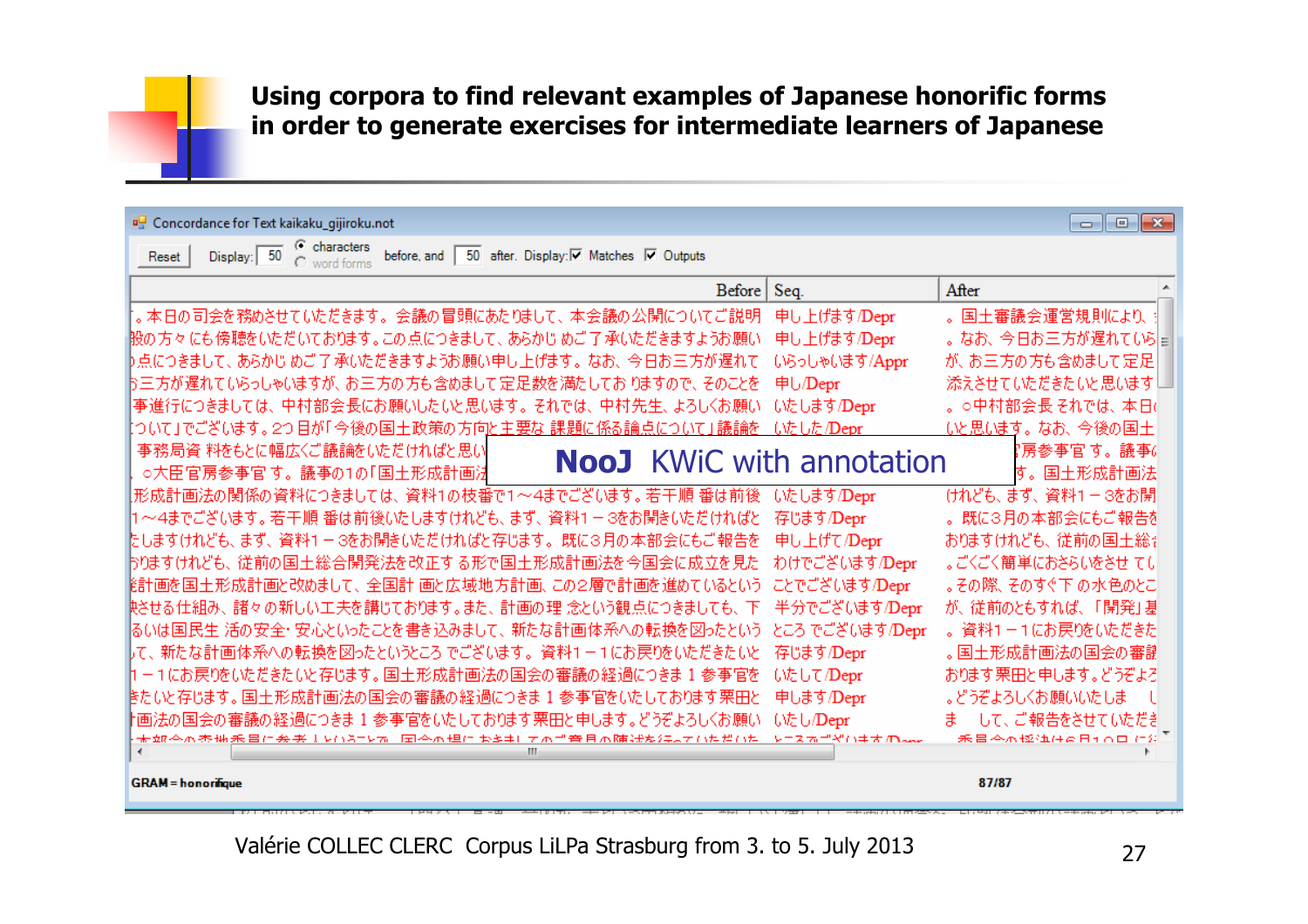### $\mathbb{R}^n$ **Corpora and tools**

- $\mathbb{R}^n$ **Segmentation problem**
- Selected corpora and **Selected corpora and tools** 
	- BCCWJ (corpus)
	- SAGACE (corpus + tool)
	- L NooJ (tool)

#### $\mathbb{R}^n$ **Open search on the web**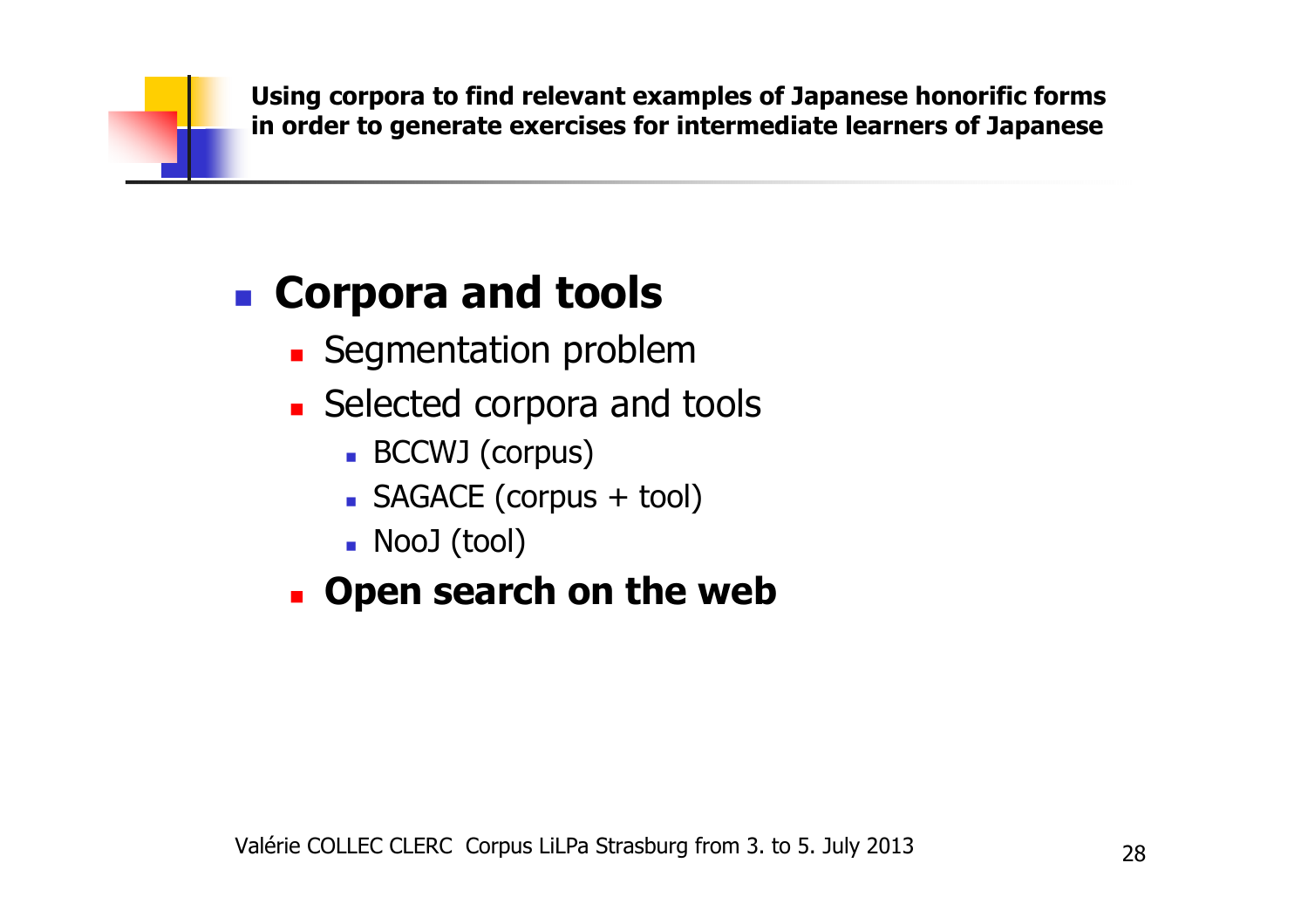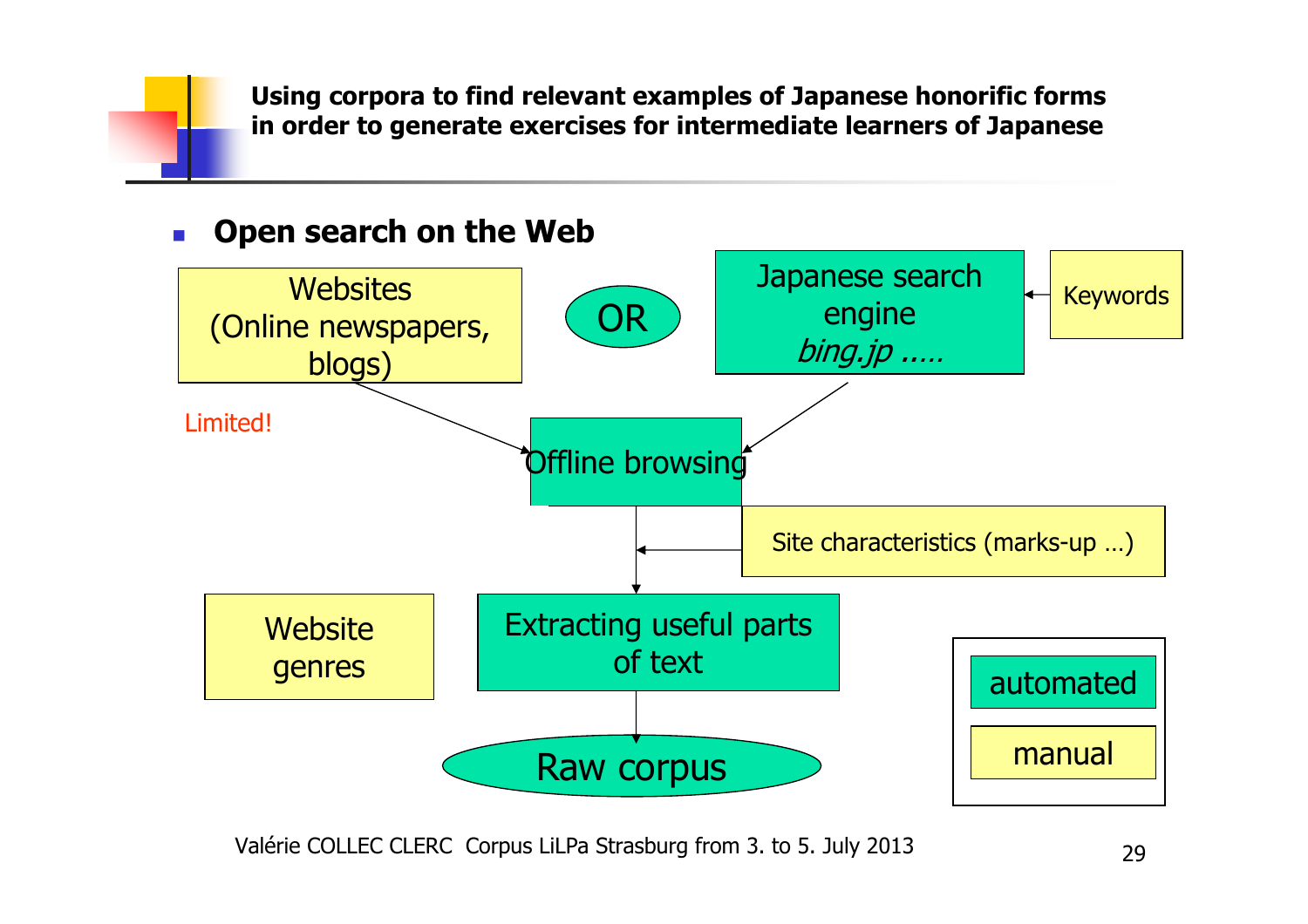- $\mathbb{R}^n$ **Research context**
- $\mathbb{R}^n$ **Notal Ky Marko we need corpus analysis ?**
- $\mathbb{R}^n$ **Corpora and tools**
- $\mathbb{R}^n$  **Adopted methodology for the use of corpora**
- $\mathbb{R}^n$ **Future research perspectives**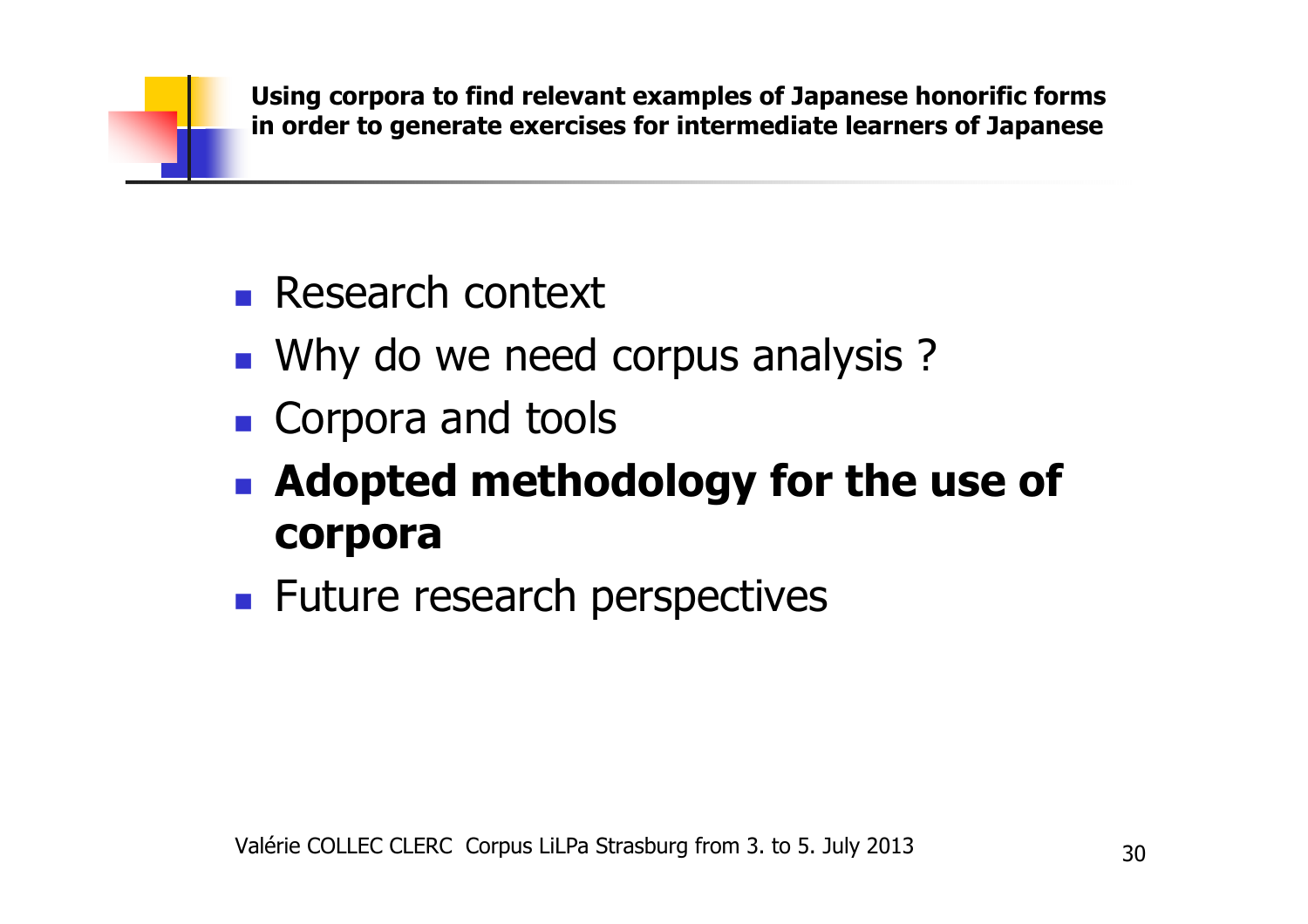## **Adopted methodology**

- **I** Identifying characteristic forms from other studies on honorifics
- **Extracting these forms from Japanese corpus incorporated in** parsing tools (Sagace, BCCWJ)
- $\blacksquare$ Identifying the most frequently used honorific forms
- $\blacksquare$ Doing further research on the Web (updates)
- □ Identifying text-genders and contexts of uttering
- $\blacksquare$ Creating annotated corpus from the raw elements obtained
- $\blacksquare$ Formalizing the rules of generation
- □ Validating of the generated sentences by native Japanese speakers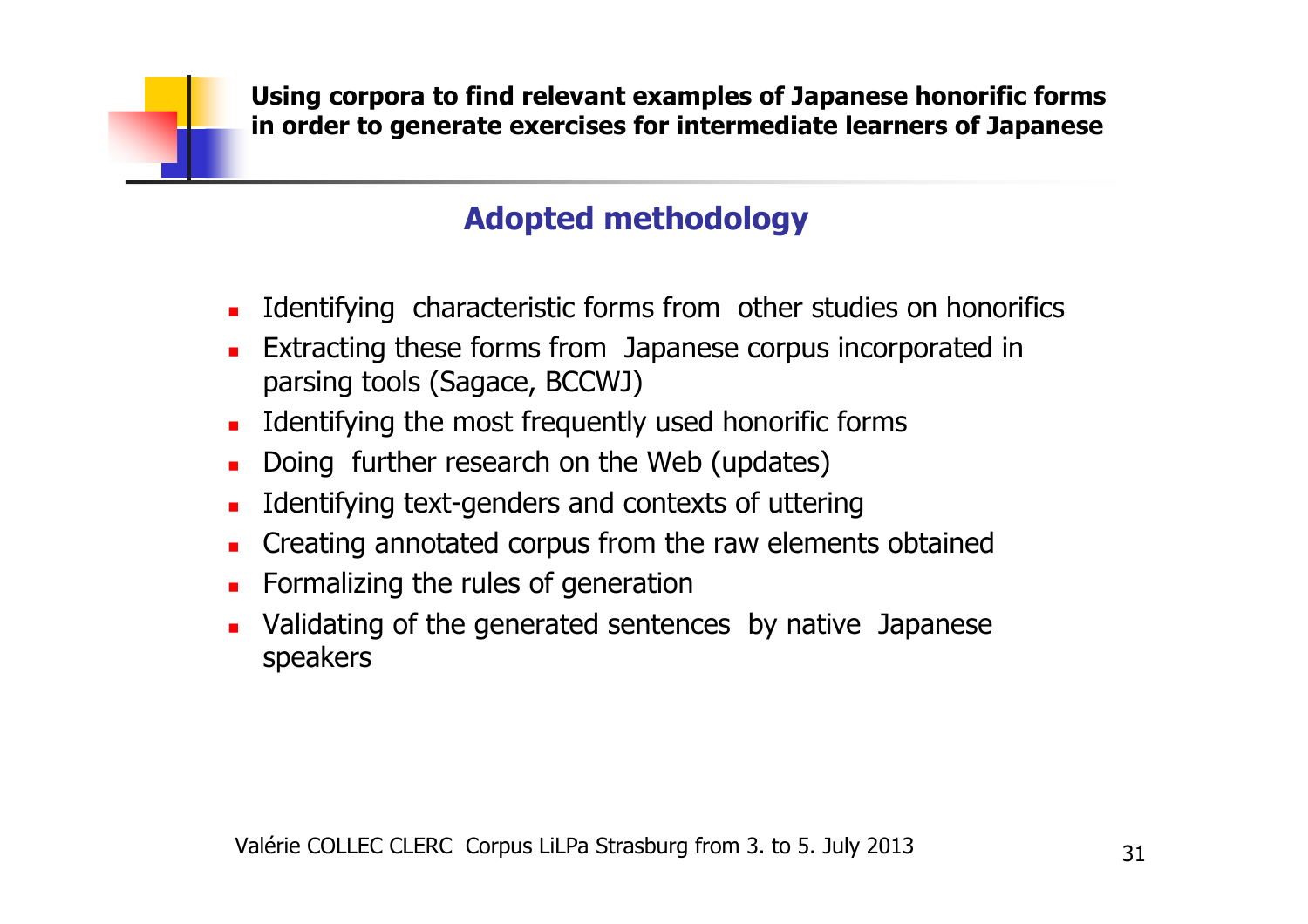- $\mathbb{R}^n$ **Research context**
- $\mathbb{R}^n$ **Notal Ky Marko we need corpus analysis ?**
- $\mathbb{R}^n$ **Corpora and tools**
- $\mathbb{R}^n$ **Adopted methodology for the use of corpora**
- $\mathbb{R}^2$ **Future research perspectives**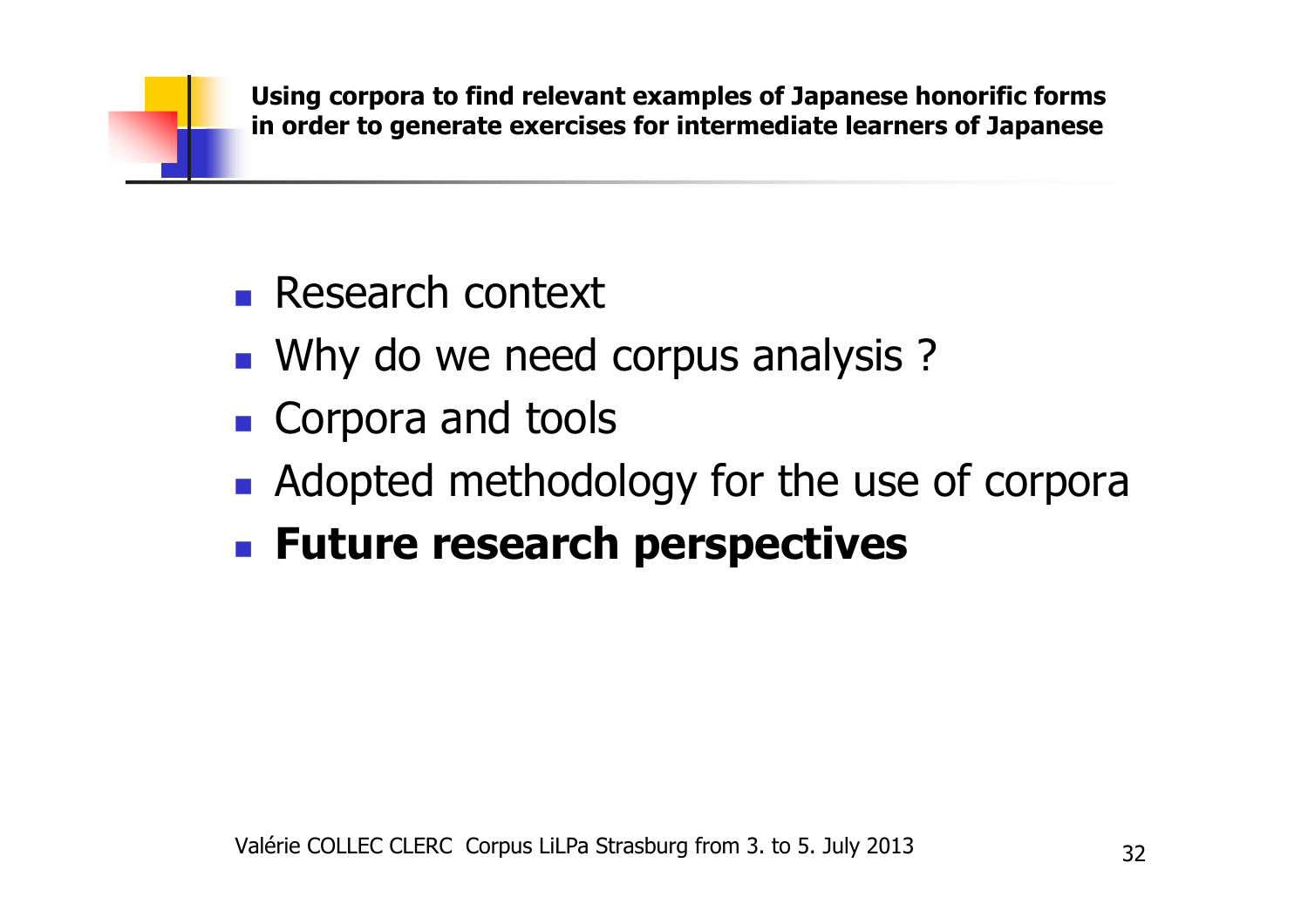### **Future research perspective**

- $\blacksquare$ Analysing other texts to increase the corpus size (identification and selection of contexts =a significant time-consuming manual phase)
- $\blacksquare$ Classifying contexts of use and defining the data representation for context of the utterance (relational Database / ontology?) (Current prototyping in Prolog)
- $\blacksquare$  Implementing the generated sentences in a e-learning environment
- $\blacksquare$ Application to other linguistic contexts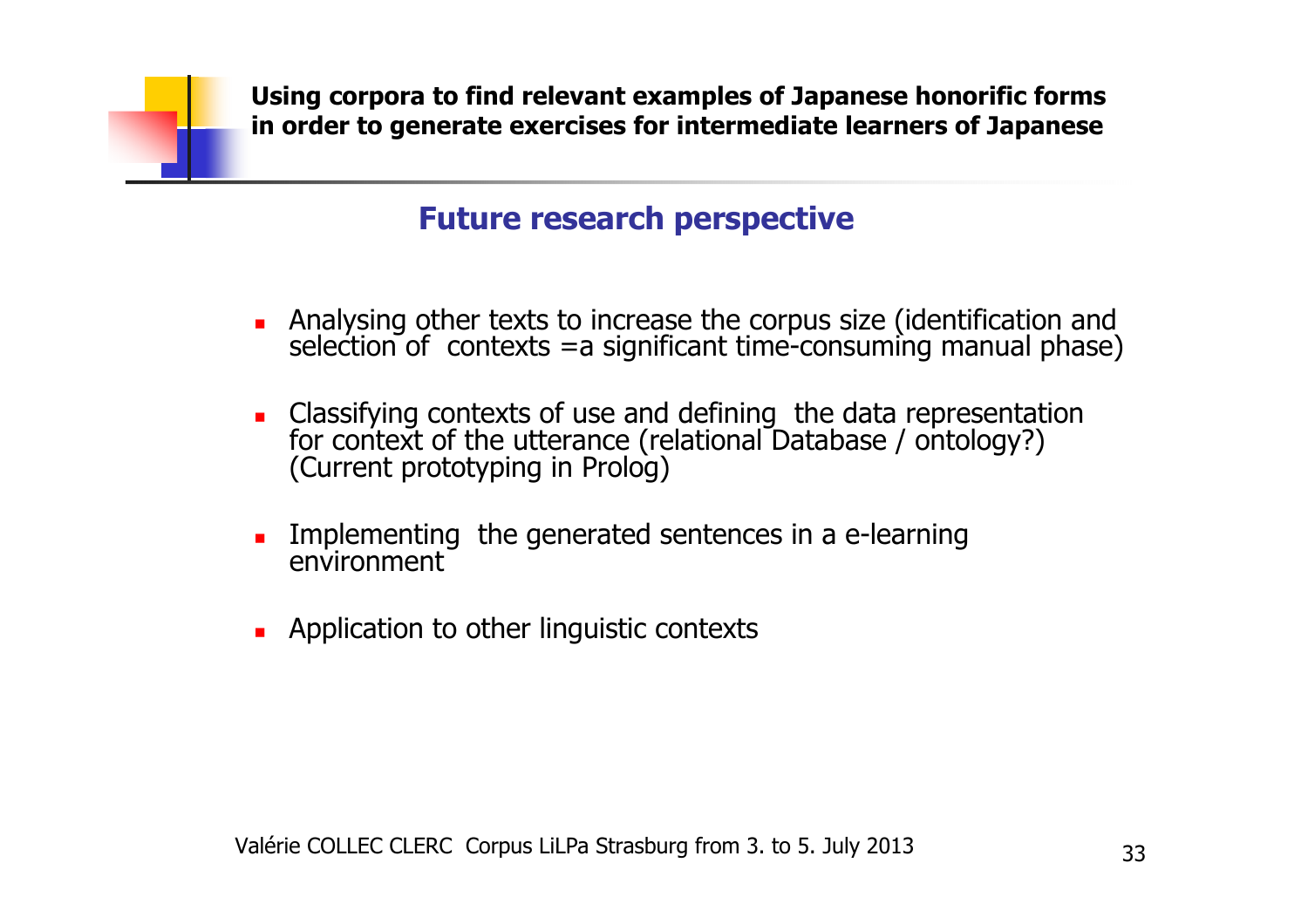### **Bibliography**

- $\mathcal{L}_{\mathcal{A}}$ **Blin, R. 2001**. *Traitement automatique du japonais et études linguistiques*. Histoire Epistémologie Langage vol 23 n° 1 p. 33-48.
- $\mathcal{L}_{\rm{max}}$ **Kishimoto, H. 2010.** Possessor Raising and Two Types of Honorification**,** NANZAN Linguistics No.6, p 1-12.
- **Maekawa, K. 2007** "Design of a Balanced Corpus of Contemporary Written Japanese." *Proceedings of Symposium on Large-Scale* Knowledge Resources (LKR2007), pp.55-58, 2007:03.  $\sim$
- **Rastier, F. (dir.), 1995** *L'analyse thématique des données textuelles*, **Contract Contract** Paris : Didier, 1995 p. 223-249. Texte légèrement remanié.)
- **Schikowski, R. 2008** Skript zum Strukturkurs Japanisch. LMU Munich, Institute of General and Typological Linguistics, winter term 2007/08
- **Shimamori, R. 2001** *Grammaire japonaise systématique*, volume II **Shimamori, R. 2001** Edition Jean Maisonneuve Paris 12ème édition, 2001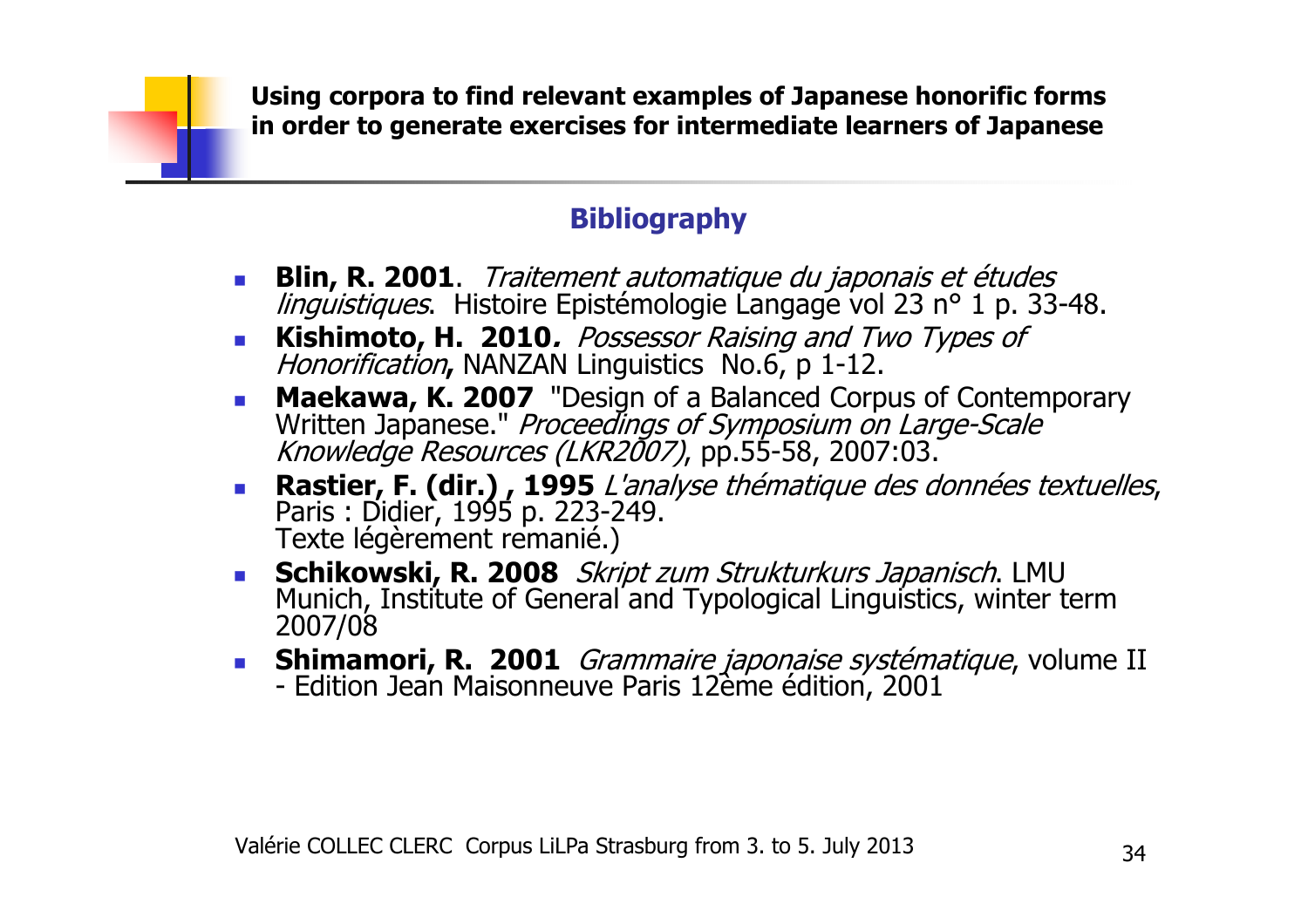### **Bibliography**

- $\mathcal{L}_{\mathcal{A}}$ **Siegel M. 2000.** *Japanese Honorification in an HPSG Framework,* Proceedings of the 14th Pacific Asia Conference on Language, Information and Computation. p. 289-300.
- **Sugimura, R**. **1986.** Japanese honorifics and Situation Semantics International Conference on Computational Linguistics COLONG. p. 507-510.
- **Terrya, K. 2007**. *Interpersonal grammar of Japanese* in A Systemic functional grammar of Japanese, Vol 2, Ch 4, p135-205.<br>**Trusty A / Truong K 2011** Augmenting the Web for Second Language
- **Trusty, A. / Truong, K 2011** Augmenting the Web for Second Language<br>Vocabulary Learning Conference on Human Factors in Computing System *(CH)., pp 3179-3188*
- **Wlodarczyk, A. 1996**. Politesse et Personne Le japonais face aux langues occidentales. Editions L'harmattan. $\mathcal{L}_{\mathcal{A}}$
- **Wlodarczyk, A. 2007**. Towards a Unified Treatment of Linguistic Person and Respect Identification Japanese Linguistics European Chapter Tokyo.  $\mathcal{L}_{\mathcal{A}}$ t - *Identification* Japanese Linguistics – European Chapter Tokyo.<br>Lanalme G – 2010 – 4 *Generic Tool for Creating and Hsing*
- **Contract Zock M. / Lapalme G. <sup>2010</sup>** A Generic Tool for Creating and Using Multilingual Phrasebooks. Natural Language Processing and Cognitive Science.